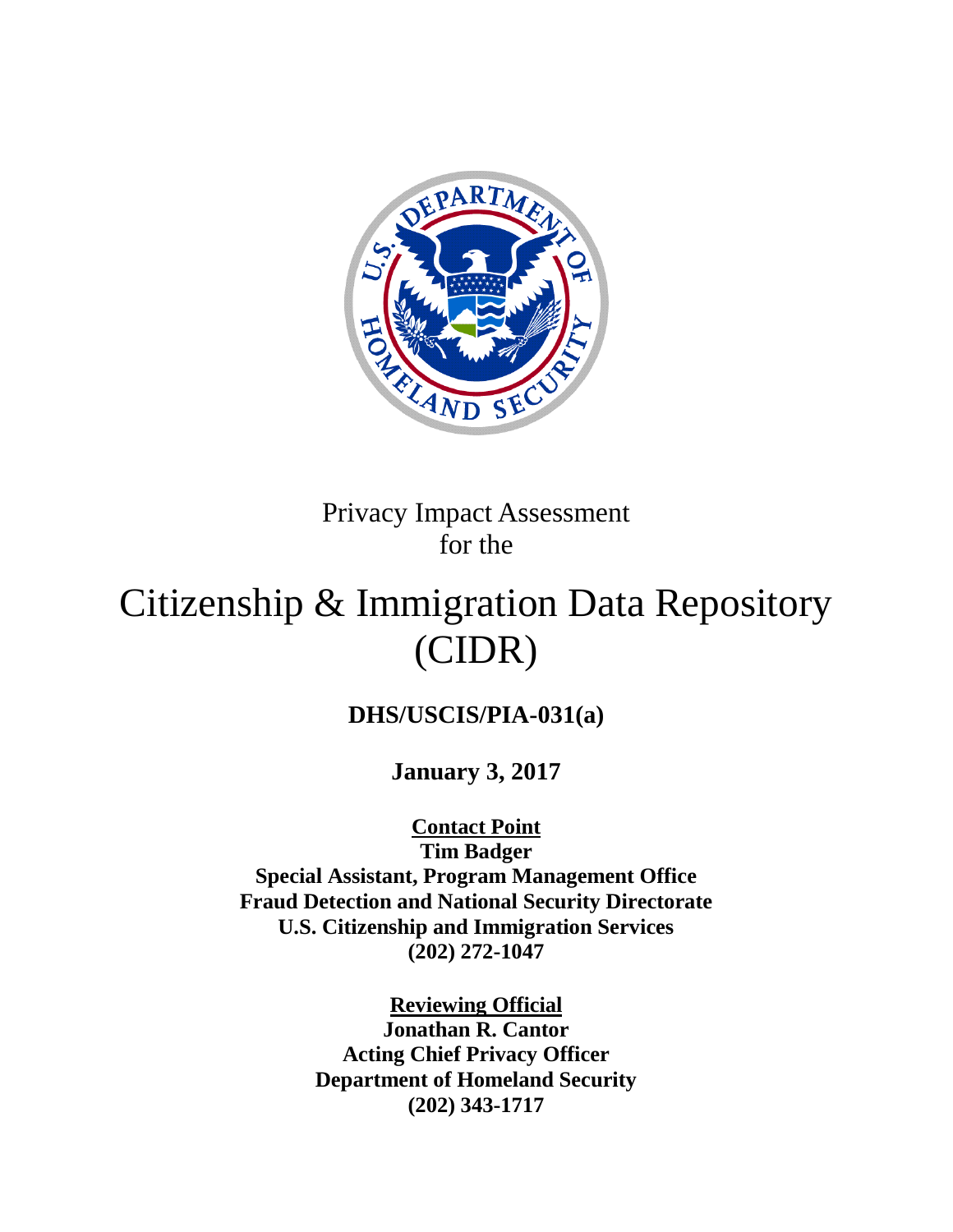

# **Abstract**

U.S. Citizenship and Immigration Services (USCIS) developed the Citizenship and Immigration Data Repository (CIDR) to enable authorized USCIS users to efficiently query between multiple USCIS benefits administration systems from a single entry point. CIDR allows for the vetting of USCIS application information for indications of possible immigration fraud and national security concerns, detecting possible fraud and misuse of immigration information or position by USCIS employees for personal gain or by coercion, and responding to requests for information (RFI) from the DHS Office of Intelligence and Analysis (I&A) or the federal intelligence community (IC) and law enforcement community (LE) members that are based on classified criteria. USCIS recently published an updated Privacy Impact Assessment (PIA) in January 2017 to evaluate the privacy risks and mitigations associated with the collection, use, and maintenance of personally identifiable information (PII) captured by CIDR. USCIS is now updating and reissuing the PIA with the following minor modifications: (1) to update USCIS' proposed retention period for background check related records and (2) to add language to reflect how long CIDR will retain audit trail information.

# **Overview**

U.S. Citizenship and Immigration Services (USCIS) collects personally identifiable information (PII) directly from individuals, both citizens and noncitizens, through applications and petitions for the purposes of adjudicating and granting immigration benefits, requests, or services. USCIS maintains a number of electronic systems to facilitate these purposes, including: the Computer Linked Application Information Management System 3 (CLAIMS),<sup>[1](#page-1-0)</sup> CLAIMS 4,<sup>[2](#page-1-1)</sup> the Refugees, Asylum, and Parole System (RAPS) Asylum Pre-screening System (APSS),<sup>[3](#page-1-2)</sup> Re-

<span id="page-1-0"></span> $1$  CLAIMS 3 is an electronic case management application that tracks and manages the adjudication process for most domestically-filed, paper-based, immigration benefit filings with the exception of naturalization, intercountry adoption, and certain requests for asylum and refugee status. For more information, *see* DHS/USCIS/PIA-016(a) Computer Linked Application Information Management System (CLAIMS 3) and Associated Systems, *available at* [www.dhs.gov/privacy.](http://www.dhs.gov/privacy)

<span id="page-1-1"></span><sup>&</sup>lt;sup>2</sup> CLAIMS 4 is an electronic case management application tracking and processing system used as automated support for the variety of tasks associated with processing and adjudicating N-400, *Applications for Naturalization*. For more information, *see* DHS/USCIS/PIA-015 [Computer Linked Application Information Management System 4](https://www.dhs.gov/publication/dhsuscispia-015b-computer-linked-application-information-management-system-4-claims-4)  [\(CLAIMS 4\) Update,](https://www.dhs.gov/publication/dhsuscispia-015b-computer-linked-application-information-management-system-4-claims-4) *available at* [www.dhs.gov/privacy.](http://www.dhs.gov/privacy)

<span id="page-1-2"></span><sup>&</sup>lt;sup>3</sup> RAPS is used to verify the status of asylum applicants, asylees, and their dependents, to assist with the verification of an individual's immigration history in the course of a review of visa petitions and other benefit applications as well. APSS supports USCIS in the screening of individuals in the expedited removal process and of individuals subject to reinstatement of a final order of removal or an administrative removal order based on a conviction of an aggravated felony to determine whether they have credible fear or reasonable fear. For more information, *see* DHS/USCIS/PIA-027 Refugees, Asylum, and Parole System (RAPS) and the Asylum Pre-Screening System (APSS) Update, *available at* [www.dhs.gov/privacy.](http://www.dhs.gov/privacy)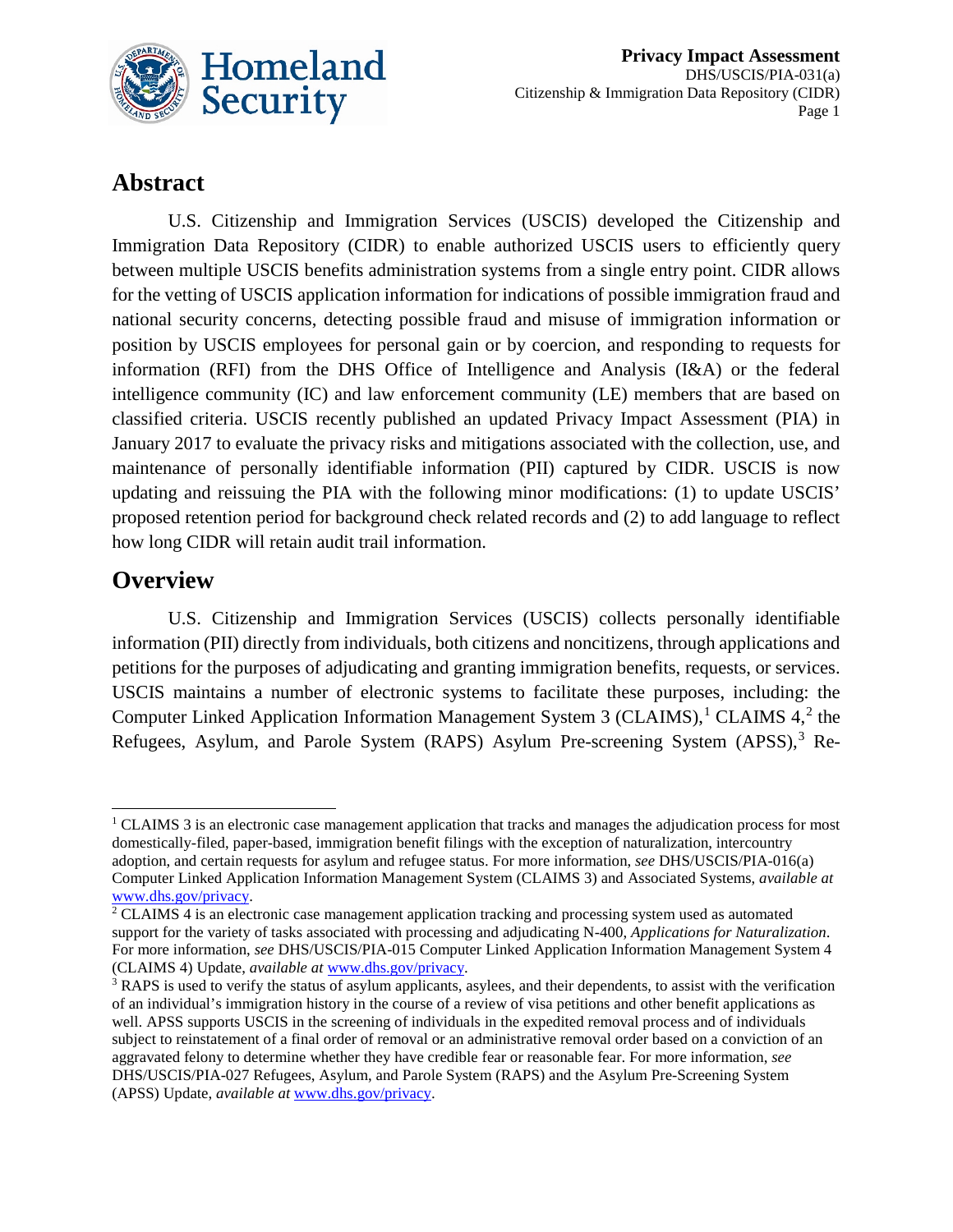

engineered Naturalization Application Casework System (RNACS)<sup>[4](#page-2-0)</sup>, Central Index System  $(CIS)^5$  $(CIS)^5$ , and the Fraud Detection and National Security Data System (FDNS-DS).<sup>[6](#page-2-2)</sup>

USCIS developed CIDR, hosted on DHS classified networks, in order to make information from these USCIS systems available to authorized USCIS personnel for the following purposes: (1) vetting USCIS application information for indications of possible immigration fraud, public safety, and national security concerns; (2) detecting possible fraud and misuse of immigration information or position by USCIS employees, for personal gain or by coercion; (3) and responding to requests for information (RFI) from the DHS Office of Intelligence and Analysis (I&A) or law enforcement (LE) and the Intelligence Community (IC) that are based on classified criteria.

USCIS personnel carry out a number of steps to ensure that an individual is eligible as a matter of law and as a matter of discretion for a requested benefit or service. One of these steps is the performance of background, identity, and security checks to make certain that an individual is not attempting to obtain the requested benefit by fraudulent means or does not pose a public safety threat or a threat to national security.<sup>[7](#page-2-3)</sup> Any related concerns identified during the adjudicative process are referred to the Fraud Detection and National Security Directorate (FDNS) for vetting and resolution. [8](#page-2-4) This process identifies individuals who may be involved with benefit fraud, pose a risk to public safety or national security, or who otherwise may be ineligible for the immigration benefits sought.

#### Enhancing Existing Vetting Capabilities

CIDR enhances USCIS's existing vetting capabilities through several key functions. First, CIDR allows USCIS to more efficiently identify fraud, public safety, and national security concerns by allowing FDNS officers to review unclassified application data and related classified material, such as national security information identified in response to background checks, simultaneously. One background check that USCIS performs is a name-based check against the Federal Bureau of Investigation's (FBI) Central Records System (CRS) and Universal Index  $(UNI).<sup>9</sup>$  $(UNI).<sup>9</sup>$  $(UNI).<sup>9</sup>$  When a concern is identified that includes national security information, the FBI sends the

<span id="page-2-0"></span> <sup>4</sup> USCIS decommissioned RNACS in 2013. However, the Enterprise Citizenship and Immigrations Services Centralized Operation Repository (eCISCOR) acts as a data repository for the decommissioned data. *See* DHS/USCIS/PIA-023(a) Enterprise Citizenship and Immigrations Services Centralized Operational Repository (eCISCOR), *available at* [www.dhs.gov/privacy.](http://www.dhs.gov/privacy)

<span id="page-2-1"></span><sup>&</sup>lt;sup>5</sup> CIS is a repository of electronic data that summarizes the history of an immigrant in the adjudication process. For more information, *see* DHS/USCIS/PIA-009 Central Index System (CIS), *available at* [www.dhs.gov/privacy.](http://www.dhs.gov/privacy) <sup>6</sup> *See* DHS/USCIS/PIA-013(a) Fraud Detection and National Security Data System (FDNS-DS), *available at* [www.dhs.gov/privacy.](http://www.dhs.gov/privacy)

<span id="page-2-3"></span><span id="page-2-2"></span> $<sup>7</sup>$  During the adjudication process, USCIS conducts four different background checks; two biometric fingerprint</sup> based and two biographic name-based, which are discussed in detail in the Immigration Benefits Background Check Systems (IBBCS) PIA. *See* DHS/USCIS/PIA-033 IBBCS, *available at* [www.dhs.gov/privacy.](http://www.dhs.gov/privacy)

<span id="page-2-4"></span><sup>8</sup> *See* DHS/USCIS/PIA-013-01 FDNS Directorate, *available at* [www.dhs.gov/privacy.](http://www.dhs.gov/privacy)

<span id="page-2-5"></span><sup>9</sup> The FBI Name Check process is fully described in the USCIS Customer Profile Management System (CPMS) PIA. *See* DHS/USCIS/PIA-060 CPMS, *available at* [www.dhs.gov/privacy.](http://www.dhs.gov/privacy)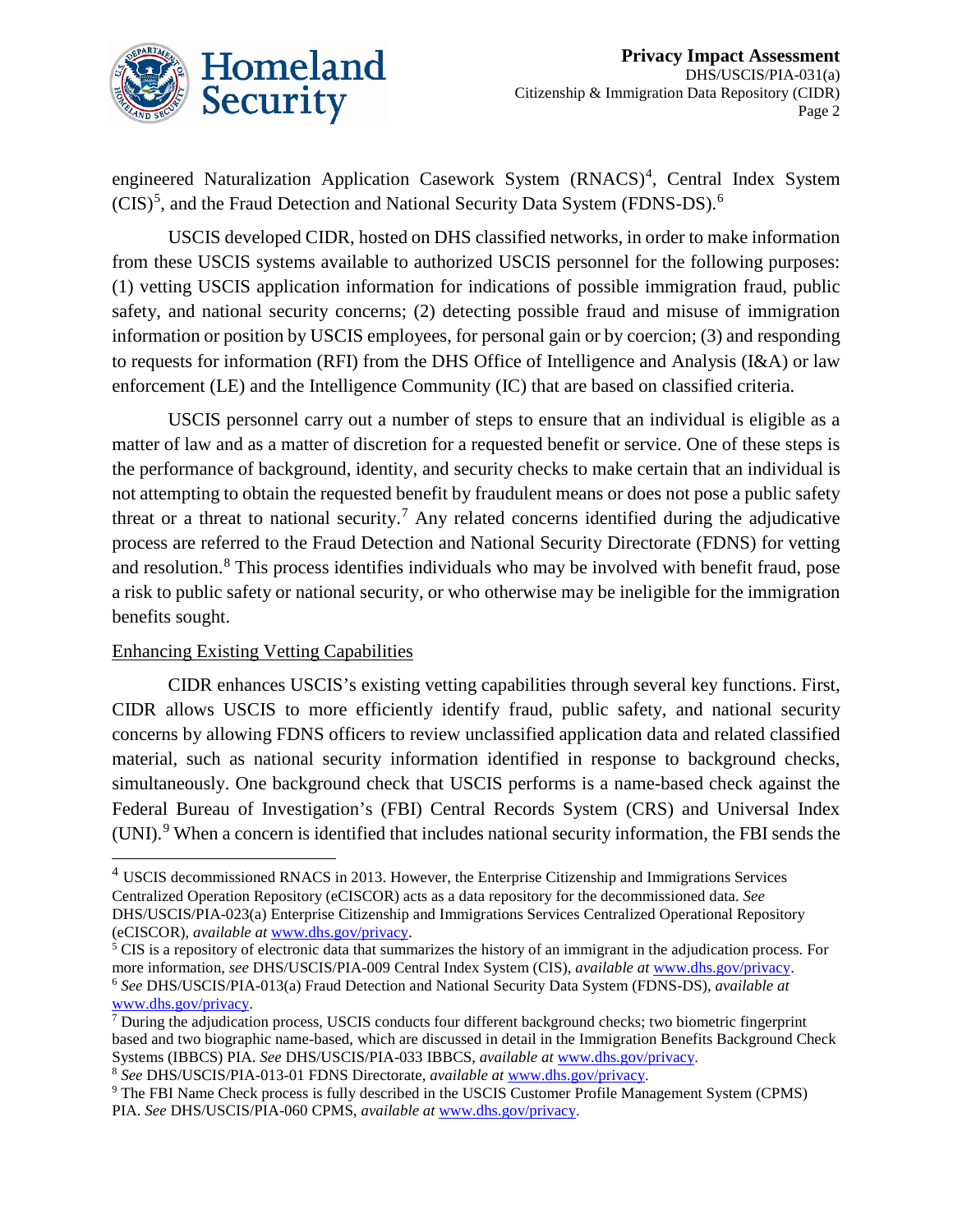

classified results to USCIS via a classified email network, which USCIS then ingests into CIDR, making the data searchable and allowing FDNS officers to cross-reference that data with unclassified data found in other USCIS data sets.

Second, CIDR is a collaborative tool that enables multiple users to work on the same case. Thus, if an FDNS officer is working a fraud, public safety, or national security case in one location, a second officer may add information to the case elsewhere in the country. As most FDNS officers are located in Field Offices throughout the United States, this helps with case resolution.

Third, CIDR has a federated query capability that allows users to perform single, batch, and daily queries, returning results from the different immigration benefit datasets; CLAIMS 3, and in future releases, CLAIMS 4, RAPS, APSS, RNACS, and CIS. More importantly, a federated search capability links all of the data sets together, making it possible to search one system to determine what, if any, immigration benefit or service a person applied for or received. CIDR users who are FDNS officers can also search the metatag data fields of the FBI name check responses and RFIs.

Fourth, CIDR uses filters based on existing immigration fraud lead reports to narrow search parameters to specific data fields and to identify basic fraud patterns. These patterns are identified in accordance with FDNS and USCIS policy. Based on these filters, USCIS receives daily electronic reports, indicating possible fraud leads. Pending applications that may contain evidence of the fraud patterns are called to the attention of USCIS personnel for additional consideration and possible vetting. CIDR provides both a secure and controlled means for FDNS to accomplish this task.

In addition, CIDR's Geospatial Analysis Tool enables CIDR users to normalize address data in and between systems. Legacy information contained in many of USCIS systems was entered manually by individuals, in multiple non-standardized formats. This makes standardized searches across datasets difficult. The Geospatial Analysis Tool standardizes the addresses in and between systems, allowing for a more effective search by location.

Lastly, CIDR users can export data to be further analyzed with third-party tools. These tools allow users to perform comprehensive and flexible searches of USCIS databases that enable CIDR users to visually represent the associative links and connections among data sets and to make connections between data that had previously been unknown.

#### Identifying Misconduct

The USCIS Office of Special Investigations (OSI), Protective Intelligence Branch (PIB) investigates possible fraud and misuse of immigration information or position by USCIS personnel. CIDR provides OSI with the ability to access information that in the past may have been extremely difficult or impossible to extract from legacy immigration benefit systems. Using audit trails from the source systems, CIDR allows analysts from PIB to discover linkages in which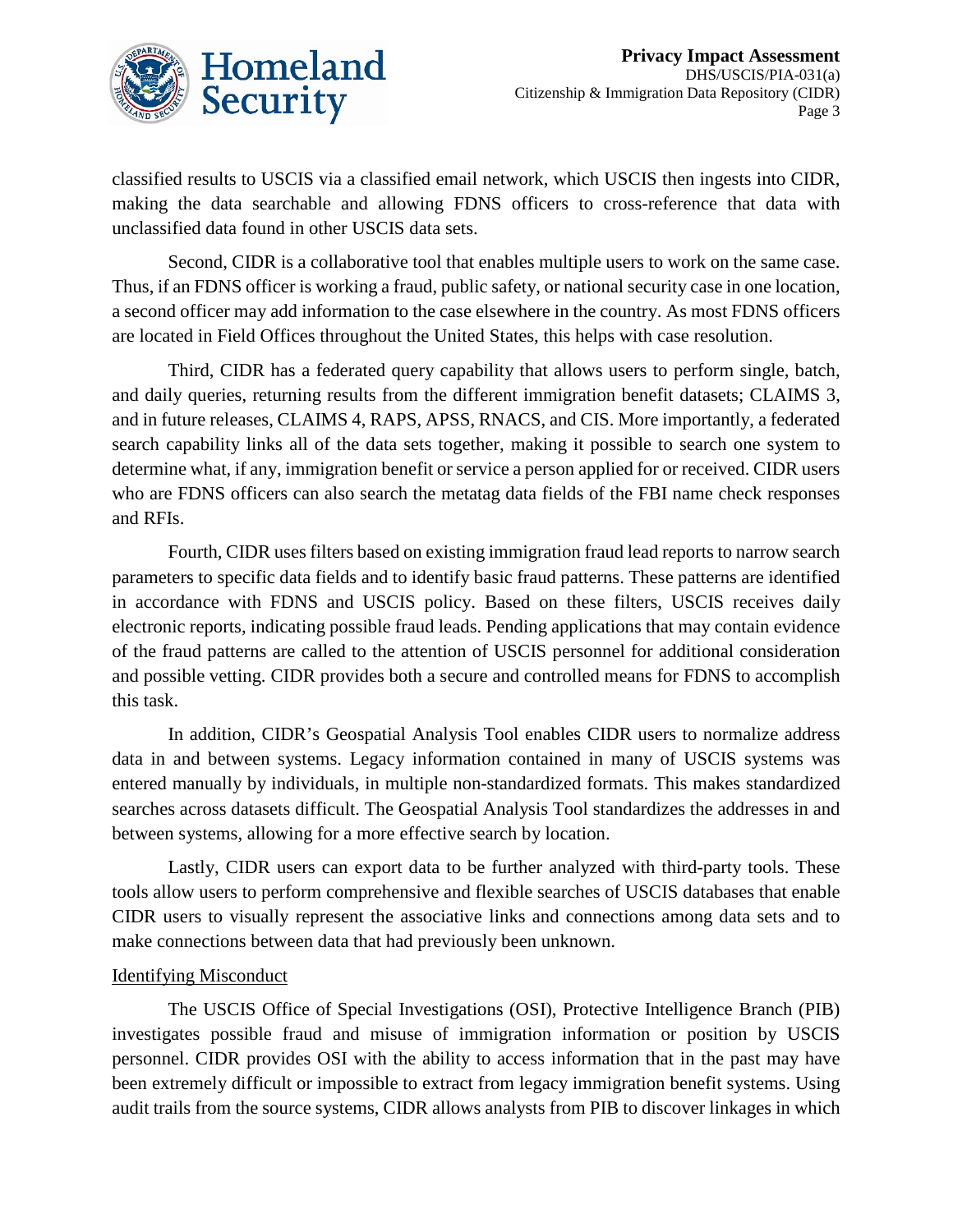

an employee, either for personal gain or by coercion, may be attempting to manipulate the immigration system. CIDR, therefore, helps to insure employee integrity and, by extension, the integrity of the immigration system.

Internal fraud cases are often referred to OSI via classified channels from other federal agencies when there may be a conflict of interest within their agency's investigation division. As these referrals are classified, the queries of USCIS systems that are related to these investigations are also classified. CIDR is the only tool available to OSI that can provide the information needed at the classification level required.

*The process for OSI with respect to PIB cases is as follows*:

- USCIS Chief Security Officer (CSO) is alerted to the possibility of internal fraud. This notice can be made from a number of sources, including audits conducted by USCIS's Office of Information Technology, a complaint submitted by a USCIS employee or applicant for immigration benefits, a report from the Office of the Inspector General, a complaint submitted by other DHS components, or information passed to OSI from another federal agency.
- The CSO determines the notice of internal fraud to be valid and requests that the PIB examine the case for indications of potential fraud or misuse.
- Using CIDR's suite of tools, PIB analysts conduct searches and examine the audit trails of the source systems found within CIDR and provide a report of their conclusions to the CSO for action.

#### Responding to RFIs from the DHS I&A, LE, or the IC based on classified criteria

USCIS routinely receives requests for access to its data when the purpose, source, or content of the request is classified. These classified requests are either from:

- USCIS FDNS for immigration fraud, public safety, or national security investigations, when the administrative investigation leads come from classified sources;
- DHS I&A in the form of a RFI, either from DHS I&A reporting or from the IC;<sup>[10](#page-4-0)</sup> or
- RFIs that are received from other government agencies at the classified level.<sup>[11](#page-4-1)</sup>

<span id="page-4-0"></span><sup>&</sup>lt;sup>10</sup> Once information from CIDR is incorporated into I&A records, the information will be handled in accordance with DHS/IA-001 Enterprise Records System (ERS), 73 FR 28128 (May 15, 2008).

<span id="page-4-1"></span><sup>&</sup>lt;sup>11</sup> Prior to disclosure, USCIS reviews responsive USCIS information to ensure that all applicable immigrationspecific statutory and regulatory confidentiality provisions are considered.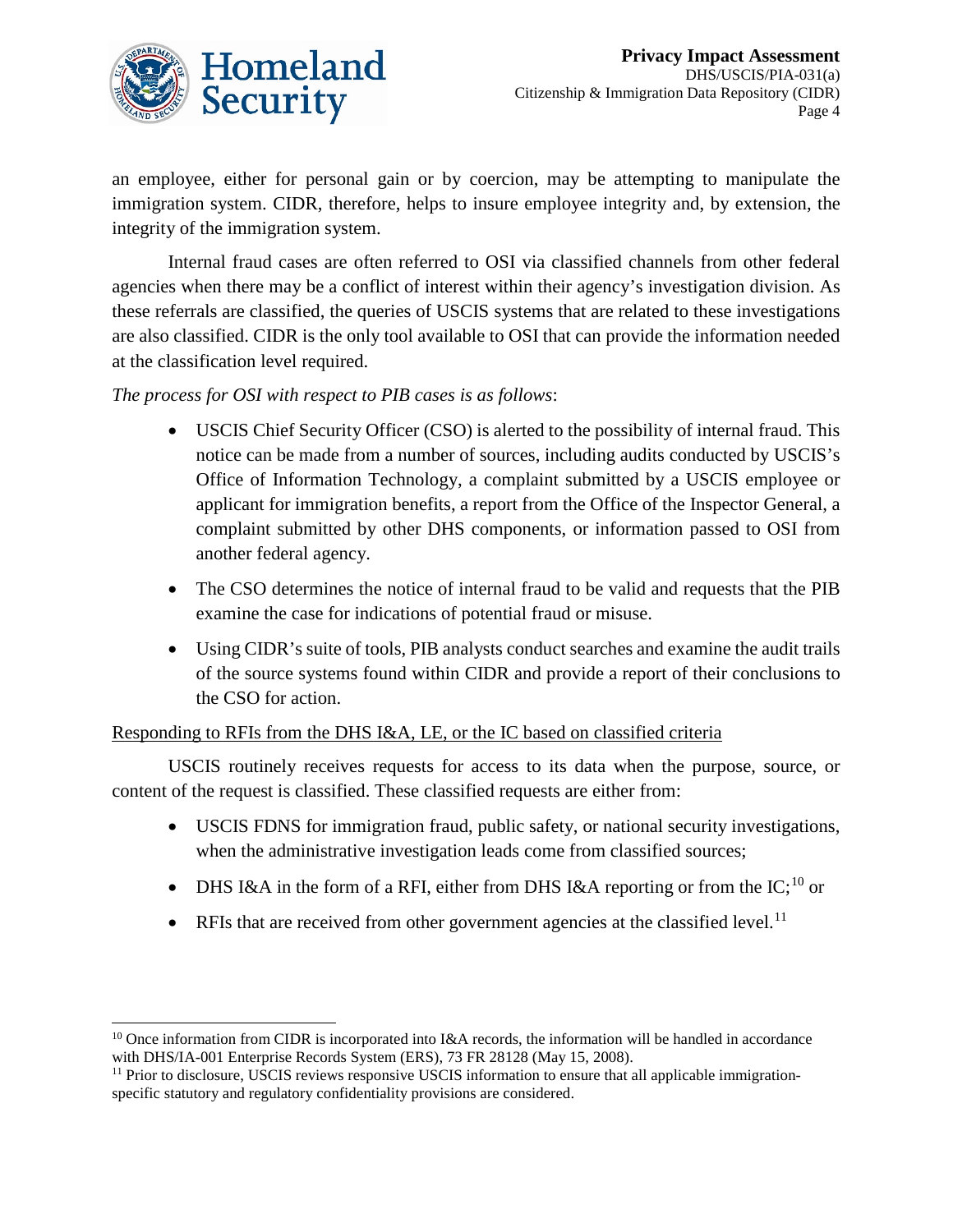

Currently, CIDR maintains an exact copy of the information contained in CLAIMS 3, obtained from the Service Center Computer Linked Application Information Management System  $(SCCLAIMS)^{12}$ , which is updated on a daily basis.

In future releases, CIDR will also maintain an exact copy of information contained in CLAIMS 3, CLAIMS 4, RAPS, APSS, RNACS, and CIS.

# **Section 1.0 Authorities and Other Requirements**

### **1.1 What specific legal authorities and/or agreements permit and define the collection of information by the project in question?**

The primary legal authorities supporting the collection of the information used by CIDR and stored in CLAIMS 3, CLAIMS 4, RAPS, APSS, RNACS, CIS, and FDNS-DS come from the Immigration and Nationality Act (INA) (8 U.S.C. § 1101 et seq.). CIDR was created for the following three purposes: (1) to vet USCIS application information for indications of possible immigration fraud and national security concerns; (2) to detect possible fraud and misuse of immigration information or position by USCIS employees, for personal gain or by coercion; and (3) to respond to RFIs from DHS I&A and/or the federal IC and LE community members that are based on classified criteria. The legal authority for each of the three stated purposes is as follows:

*1) To vet USCIS application information for indications of possible immigration fraud, public safety, and national security concerns.*

INA section 103 (8 U.S.C. § 1103) charges the DHS Secretary with the duty of administering and enforcing all laws relating to the immigration and naturalization of aliens, including ferreting out incidents of immigration fraud, and for ensuring that individuals who pose national security threats are not granted immigration benefits. The DHS Secretary has delegated to the USCIS Director pursuant to Homeland Security Delegation No. 0150.1, the following duties: (1) to administer the immigration laws (as defined in section  $101(a)(17)$  of the INA); (2) investigate alleged civil and criminal violations of the immigration laws, including but not limited to, alleged fraud with respect to applications or determinations within the BCIS [predecessor to USCIS] and make recommendations for prosecutions, or other appropriate action when deemed advisable.

Further, the disclosure of immigration information to members of the intelligence and LE communities is compatible with the purpose for which the information was initially collected, as USCIS has a statutory obligation to ensure that an applicant and/ or beneficiary is admissible in

<span id="page-5-0"></span><sup>&</sup>lt;sup>12</sup> SCCLAIMS is used rather than CLAIMS 3 for efficiency purposes; SCCLAIMS is an FDNS system and contains the CLAIMS 3 data elements needed to support screening, analysis, and reporting. SCCLAIMS receives a daily refresh of CLAIMS 3 data. *See* DHS/USCIS/PIA-016(a) CLAIMS 3, *available at* [www.dhs.gov/privacy,](http://www.dhs.gov/privacy) for more information.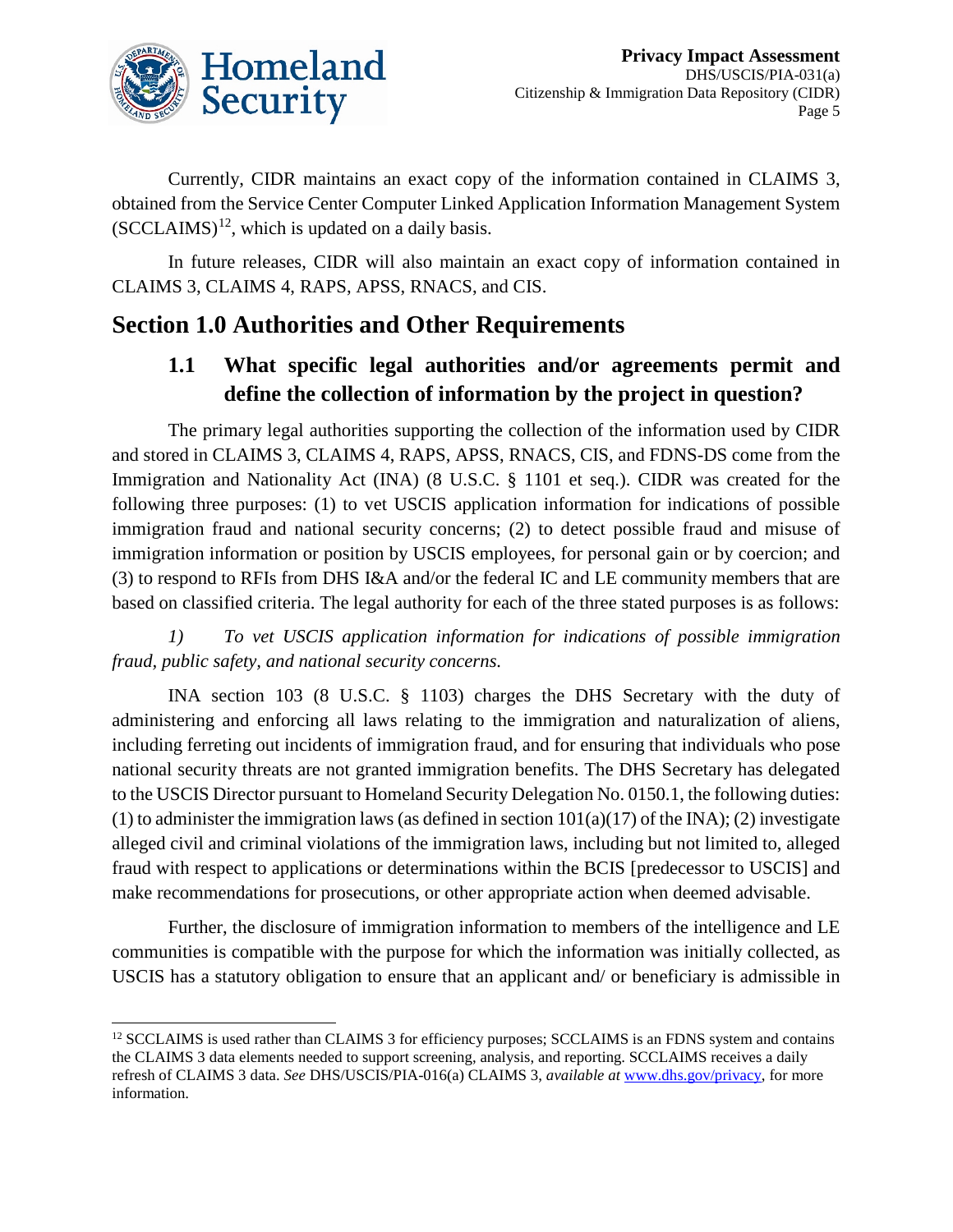

accordance with section 245(a)(2) of the INA.<sup>[13](#page-6-0)</sup> Section 245 (a)(2) requires that an alien must be admissible to the United States in order to adjust status to that of a lawful permanent resident. Section 212 of the INA<sup>[14](#page-6-1)</sup> lists several categories of inadmissible aliens. An applicant may be found inadmissible if he or she has been convicted of (or admits to having committed) an offense that constitutes a 'crimes involving moral turpitude,<sup>[15](#page-6-2)</sup> or has engaged in or is suspected of engaging in terrorist activities.<sup>[16](#page-6-3)</sup> Similarly, section 237 of the INA<sup>[17](#page-6-4)</sup> sets forth the grounds by which an alien can be determined to be removable or deportable, including a conviction of for a crime involving moral turpitude<sup>[18](#page-6-5)</sup> and security and related grounds.<sup>[19](#page-6-6)</sup> Thus, disclosing information to the LE or IC that will enable USCIS to ferret out whether an individual has committed a crime involving moral turpitude or is suspected of engaging in a security or related offense, directly bearing on an individual's eligibility for a requested benefit is compatible with the justification for the initial information capture.

2) *Detect possible fraud and misuse of immigration information or position by USCIS employees, for personal gain or by coercion*.

Section 453 of the Homeland Security Act of 2002, as amended, "Professional Responsibility and Quality Review," provides the Director of USCIS with the authority to conduct investigations of non-criminal allegations of misconduct, corruption, and fraud involving any employee of USCIS that are not subject to investigation by the Inspector General for DHS. Further, Section 454 "Employee Discipline" provides that the Director of USCIS, "notwithstanding any other provision of law, impose disciplinary action, including termination of employment, pursuant to policies and procedures applicable to employees of the Federal Bureau of Investigation, on any employee of the Bureau of Citizenship and Immigration Services who willfully deceives Congress or agency leadership on any matter."

3) *Respond to RFIs from the DHS I&A and/or the federal intelligence and law enforcement community members that are based on classified criteria*.

While USCIS is not a member of the IC, as set forth in Executive Order (EO)  $12333^{20}$  $12333^{20}$  $12333^{20}$ , as amended, "United States Intelligence Activities," it engages in research of DHS immigrationrelated information and provides responses to classified RFIs on behalf of DHS I&A, which has

<span id="page-6-0"></span><sup>&</sup>lt;sup>13</sup> INA § 245(a)(2), 8 U.S.C. § 1255, ("Adjustment of status of non-immigrant to that of person admitted for permanent residence").

<span id="page-6-1"></span><sup>14</sup> *Id*. at § 212. 8 U.S.C. § 1255 ("Inadmissible aliens").

<span id="page-6-2"></span><sup>15</sup> *Id*. at § 212 (a)(2), 8 U.S.C. § 1182 (a)(2) ("Criminal and related grounds").

<span id="page-6-3"></span><sup>&</sup>lt;sup>16</sup> *Id.*, at § 212 (a) (3), 8 U.S.C. § 1182 (a)(3) ("Security and related grounds").

<span id="page-6-4"></span><sup>&</sup>lt;sup>17</sup> *Id.*, at § 237, 8 U.S.C. § 1227 ("General classes of deportable aliens.").

<span id="page-6-5"></span><sup>18</sup> *Id*., at § 237 (a)(2), 8 U.S.C. §1227 (a)(2) ("Criminal offense").

<span id="page-6-6"></span><sup>19</sup> *Id*., at § 237(a)(4), 8 U.S.C. §1227 (a)(4) ("Security and related grounds").

<span id="page-6-7"></span><sup>&</sup>lt;sup>20</sup> United States Intelligence Activities, Executive Order 12333, Fed. Reg. Vol. 46, No. 59941 (Dec. 04, 1981), as amended, available fro[m https://www.gpo.gov/fdsys/pkg/FR-2008-08-04/pdf/E8-17940.pdf.](https://www.gpo.gov/fdsys/pkg/FR-2008-08-04/pdf/E8-17940.pdf)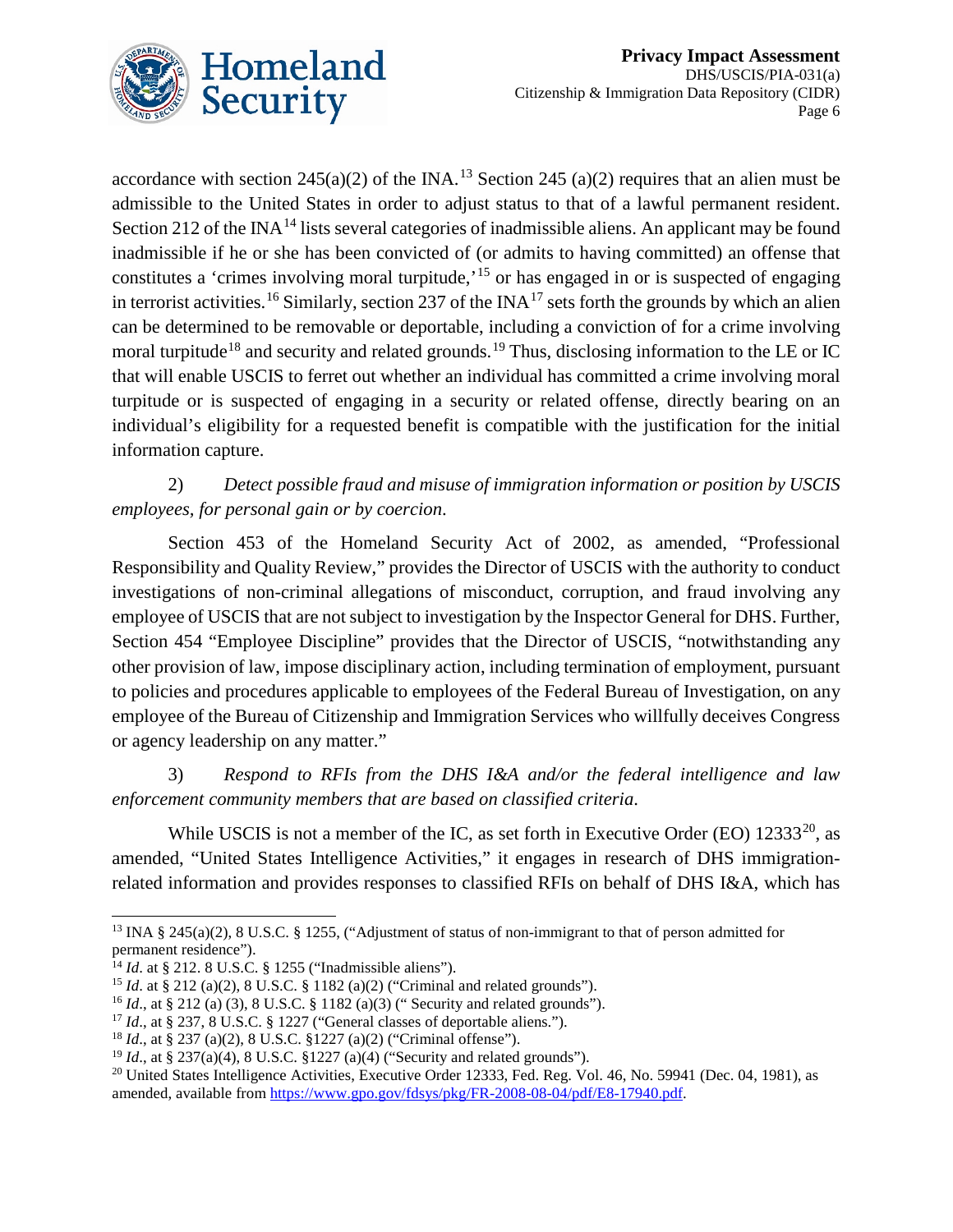

been designated as a member of the IC. DHS, under Homeland Security Presidential Directive-6 (HSPD-6), "Integration and Use of Screening Information to Protect Against Terrorism,"[21](#page-7-0) and the "Intelligence Reform and Terrorism Prevention Act of 2004" ("IRPTA")<sup>22</sup>, has an obligation to share terrorism-related information. Through the DHS I&A RFI process, DHS is identifying possible terrorism-related information as defined by HSPD-6 and IRPTA and thus meeting its obligations.

CIDR provides USCIS with a platform to perform this mandate in a secure environment.

# **1.2 What Privacy Act System of Records Notice(s) (SORN(s)) apply to the information?**

The Citizenship and Immigration Data Repository<sup>[23](#page-7-2)</sup> SORN provides coverage for the CIDR system.

Additionally, the following SORNs provide coverage for CIDR receiving data from several USCIS systems:

- Benefits Information System,  $24$  covers USCIS's collection, use, maintenance, dissemination, and storage of benefit request information, including case processing and decisional data not included in the A-File;
- Asylum Information and Pre-Screening,<sup>[25](#page-7-4)</sup> covers the collection and use of affirmative asylum applications, applications filed with USCIS for suspension of deportation, special rule cancellation of removal pursuant to the Nicaraguan Adjustment and Central American Relief Act, <sup>[26](#page-7-5)</sup> credible fear screening cases, <sup>[27](#page-7-6)</sup> and reasonable fear<sup>[28](#page-7-7)</sup> screening cases;
- Refugee Case Processing and Security Screening Information,<sup>[29](#page-7-8)</sup> covers the collection and use of refugee applicants, refugee derivatives, and follow-to-join applicants;

<span id="page-7-0"></span> <sup>21</sup> Homeland Security Presidential Directive 6 (HSPD-6) (Sept. 2003) available at [http://www.gpo.gov/fdsys/pkg/PPP-2003-book2/pdf/PPP-2003-book2-doc-pg1174.pdf.](http://www.gpo.gov/fdsys/pkg/PPP-2003-book2/pdf/PPP-2003-book2-doc-pg1174.pdf)

<span id="page-7-1"></span> $\frac{22}{22}$  Intelligence Reform and Terrorism Prevention Act of 2004, P.L. 108-485, 118 Stat. 3638, 3664 (2004), as amended.

<span id="page-7-2"></span><sup>&</sup>lt;sup>23</sup> DHS/USCIS-012 Citizenship and Immigration Data Repository, 75 FR 54642 (September 8, 2010). Final Rule for Privacy Act Exemptions, 75 FR 81371 (December 28, 2010).

<span id="page-7-3"></span><sup>24</sup> DHS/USCIS-007 Benefits Information System, 81 FR 72069 (Oct. 19, 2016).

<span id="page-7-4"></span><sup>&</sup>lt;sup>25</sup> DHS/USCIS-010 Asylum Information and Pre-Screening, 80 FR 74781 (Nov. 30, 2015).

<span id="page-7-5"></span><sup>26</sup> *See* Nicaraguan Adjustment and Central American Relief Act, Pub. L. No. 105-100, § 203, 111 Stat. 2193, 2196- 200 (1997).

<span id="page-7-6"></span><sup>27</sup> *See* 8 U.S.C. § 1225(b)(1)(B).

<span id="page-7-7"></span><sup>28</sup> *See* 8 CFR § 208.31.

<span id="page-7-8"></span><sup>29</sup> DHS/USCIS–017 Refugee Case Processing and Security Screening Information System of Records, 81 FR 72075 (Oct. 19, 2016).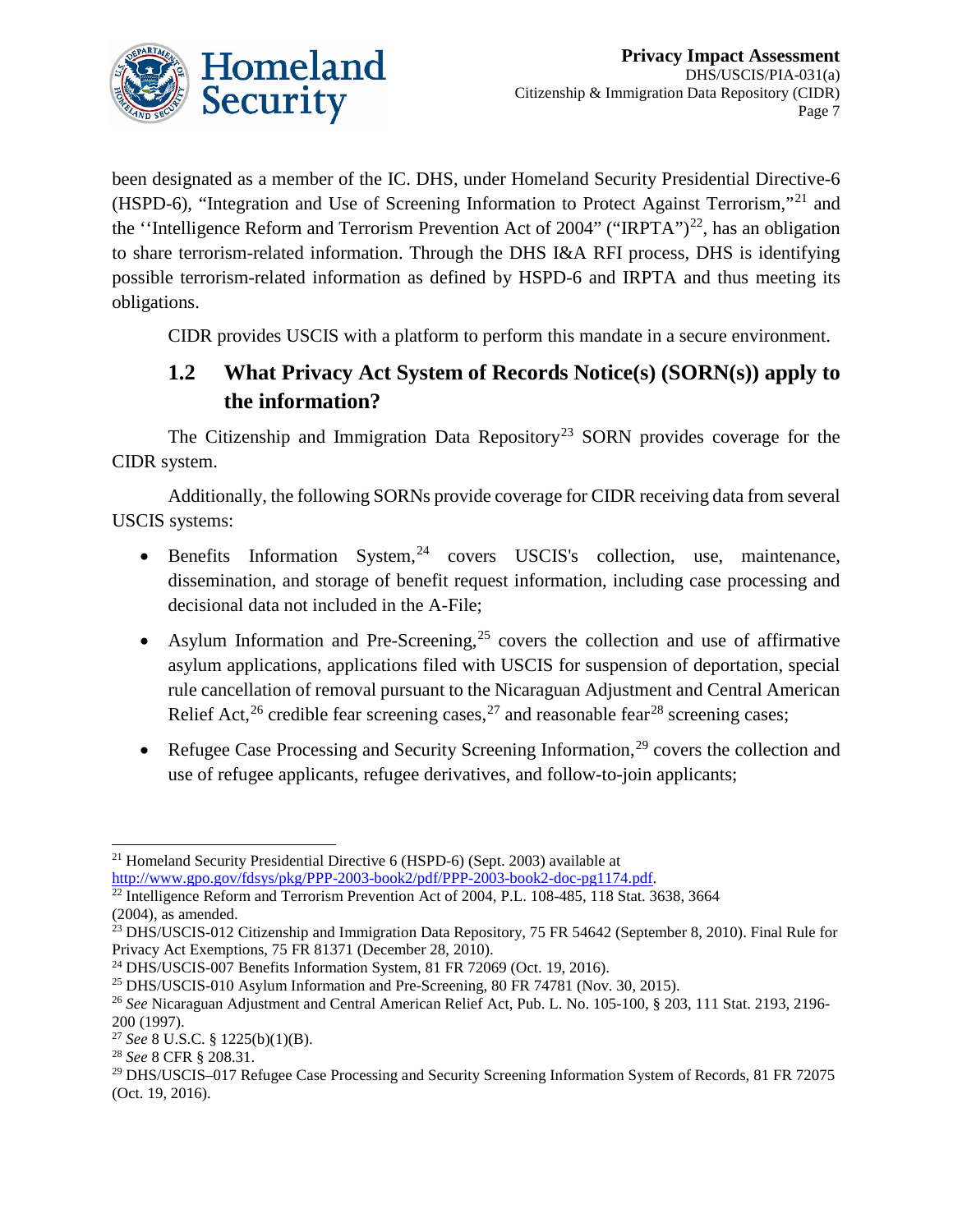

- Alien File, Index, and National File Tracking System,  $30$  covers the paper and electronic copy A-File and/or Receipt File, supplemental forms, supplemental evidence, and identity history summaries (formally known as RAP sheets), but does not include all case processing and decisional data;
- Fraud Detection and National Security Records,  $31$  covers the general collection, use, maintenance, and sharing of records for fraud, public safety, national security, and intelligence purposes.
- General Information Technology Access Account Records System<sup>[32](#page-8-2)</sup> covers the access account records of personnel using the systems.

# **1.3 Has a system security plan been completed for the information system(s) supporting the project?**

Yes. CIDR received an Interim Authority to Test (IATT) from DHS on May 12, 2009. The old system was decommissioned in April 14, 2015. USCIS will submit all new certification and accreditation paperwork for CIDR. A final Authority to Operate (ATO) will be in place when the system goes live. CIDR will have an ATO prior to any user having access to the system.

# **1.4 Does a records retention schedule approved by the National Archives and Records Administration (NARA) exist?**

CIDR does not retain the replicated data sets from the underlying USCIS data systems, to include CLAIMS 3, CLAIMS 4, RAPS, APSS, RNACS, and CIS and the associated audit trails of DHS personnel using the systems. The data supplied by these systems are retained by those systems in accordance with their own retention schedules. CIDR simply mirrors these data sets. Information will be removed from CIDR after it has been removed in the source system.

USCIS is working with NARA to develop a records retention schedule to cover the records retained in CIDR, such as classified background check responses. USCIS proposes to retain background check related records 100 years from the date of birth. The 100-year retention period comes from the length of time USCIS may interact with a customer. Further, retaining the data for this period of time will enable USCIS to fight identity fraud and misappropriation of benefits. This

<span id="page-8-0"></span> <sup>30</sup> DHS/USCIS/ICE/CBP-001 Alien File, Index, and National File Tracking System of Records, 78 FR 69864 (Nov. 21, 2013). The Alien File (A-File), Index, and National File Tracking System of Records is the official record system that contains information regarding the transactions of an individual as he/she passes through the U.S. immigration and inspection process. It may also contain information related to U.S. born citizens and others involved in certain immigration crimes. Final Rule for Privacy Act Exemptions, 78 FR 69983 (November 22, 2013). <sup>31</sup> DHS/USCIS-006 Fraud Detection and National Security, 77 FR 47411 (August 8, 2012). Final Rule for Privacy Act Exemptions, 74 FR 45084 (August 31, 2009).

<span id="page-8-2"></span><span id="page-8-1"></span><sup>&</sup>lt;sup>32</sup> DHS/ALL-004 General Information Technology Access Account Records System, 77 FR 70792, (November 27, 2012).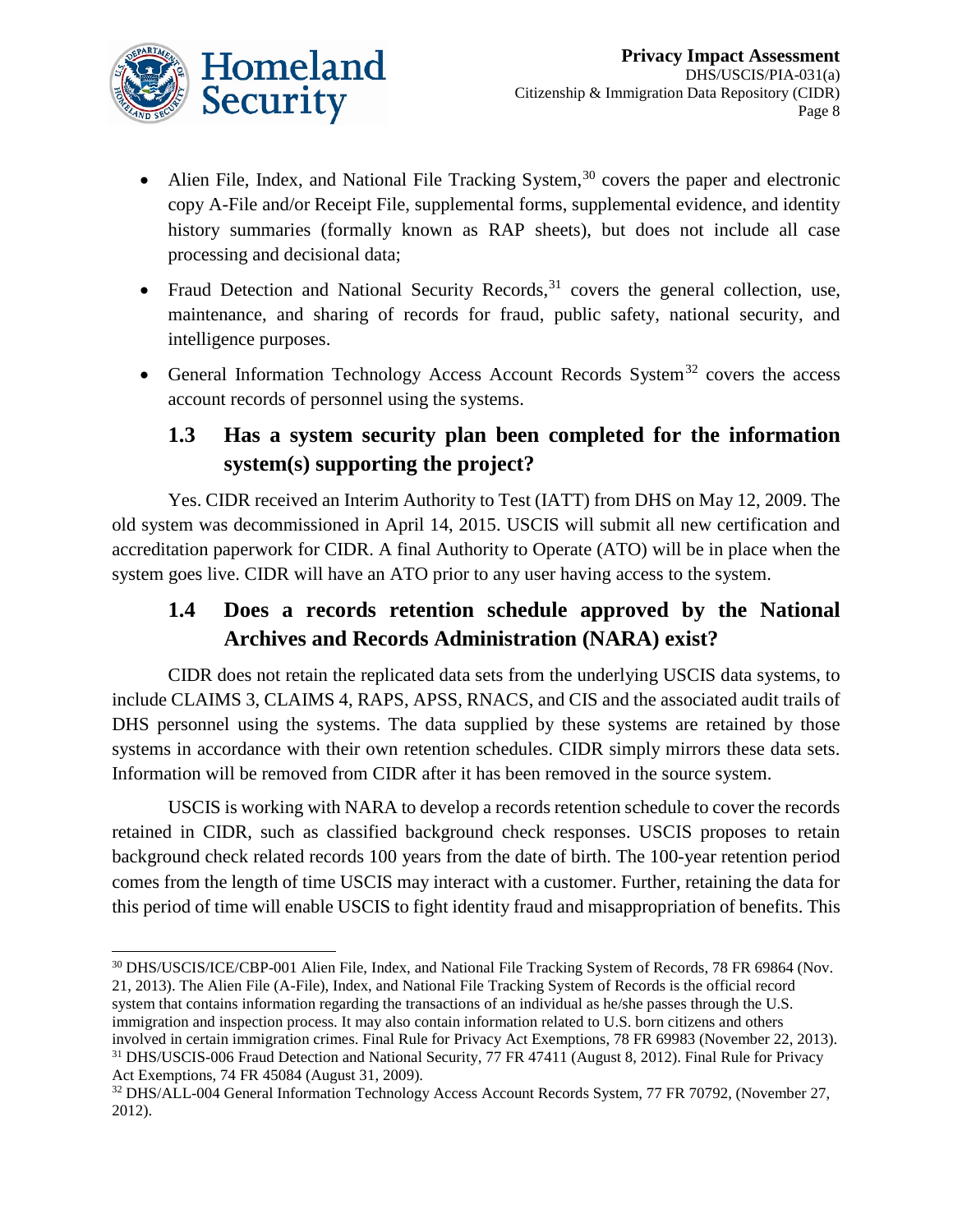

proposed records retention schedule is consistent with the approved NARA Disposition Authority Number DAA-0563-2013-0001-0005.

Records used as part of a benefit determination will be maintained in the Alien File and processed in the respective USCIS case management system. The A-File records are permanent whether hard copy or electronic. USCIS transfers the A-Files to the custody of NARA 100 years after the individual's date of birth. Electronic benefits information is archived and disposed of in accordance with NARA-approved retention schedule for the respective USCIS systems.

CIDR retains a record of the classified search request, the results of the request, and a log of these activities for up to 25 years. These are maintained for a minimum of five years in accordance with Director of Central Intelligence Directive (DCID) 6/3. Classified data will be maintained for the period of time required by the originating classification authority.

# **1.5 If the information is covered by the Paperwork Reduction Act (PRA), provide the OMB Control number and the agency number for the collection. If there are multiple forms, include a list in an appendix.**

There are no forms associated with this collection. However, FDNS may collect data from USCIS applications that are covered by the PRA. See the Benefit Request Intake Process PIA[33](#page-9-0) for more information on the various forms that cover the initial collection of information from the individual.

# **Section 2.0 Characterization of the Information**

The following questions are intended to define the scope of the information requested and/or collected, as well as reasons for its collection.

# **2.1 Identify the information the project collects, uses, disseminates, or maintains.**

CIDR receives information on individuals whose information is maintained in USCIS source systems, USCIS personnel who accessed the underlying source systems, and federal government employees who submit a RFI or other classified correspondence to USCIS.

*Individuals whose information is maintained in CIDR's source systems*:

This includes persons who have filed (for themselves or on the behalf of others) applications or petitions for immigration benefits under the INA or who have submitted fee payments or received refunds from such applications or petitions; current, former, and potential

<span id="page-9-0"></span> <sup>33</sup> *See* DHS/USCIS/PIA-061 Benefit Request Intake Process, *available at* [www.dhs.gov/privacy.](http://www.dhs.gov/privacy) See Appendix A for specific forms and associated OMB Control Numbers.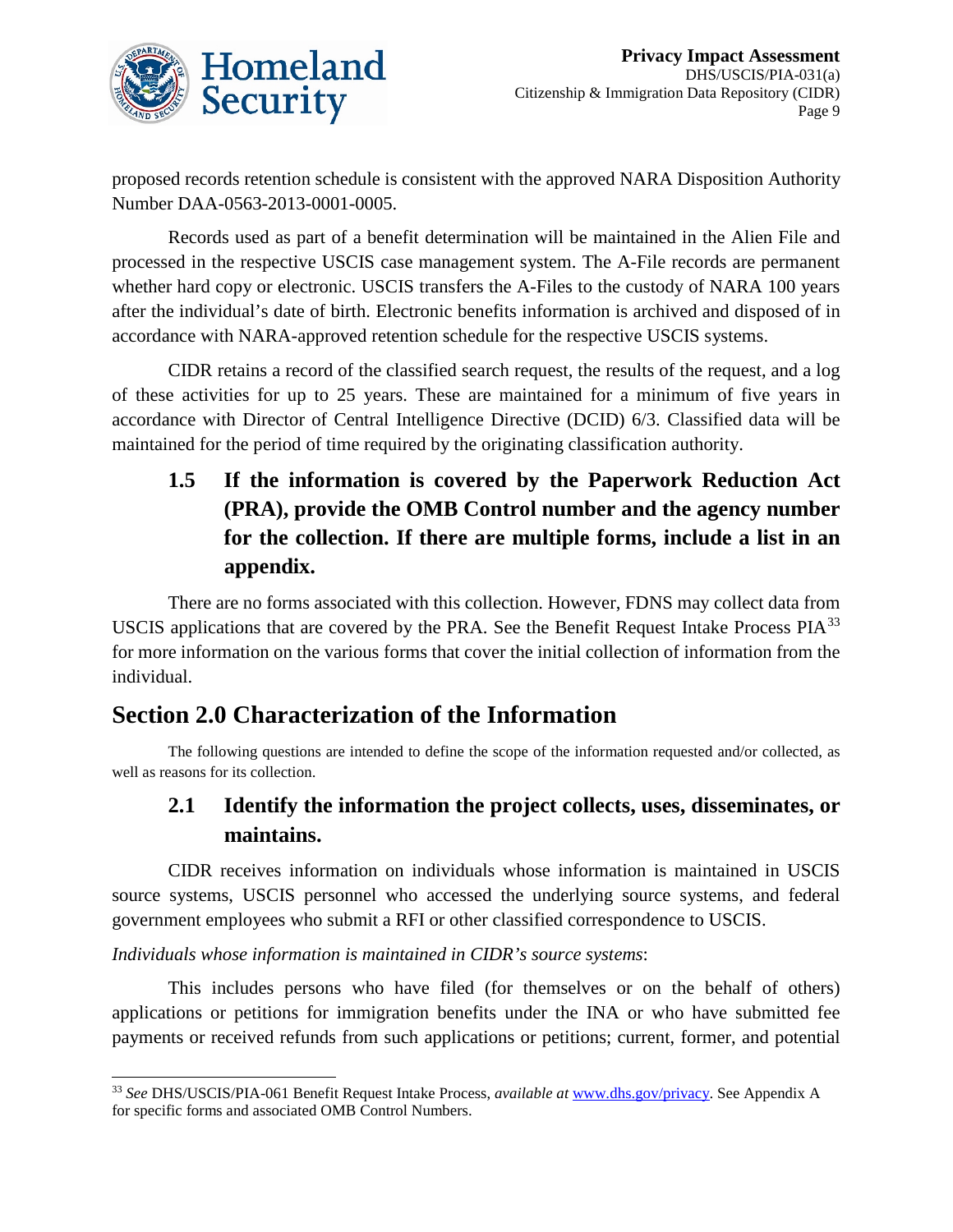

(e.g., fiancé(e)) family members of applicants/petitioners; persons who complete immigration forms for applicants and petitioners (e.g., attorneys, form preparers); and name of applicant's employer.

CIDR will not modify the source data contained in the underlying systems. Information collected about individuals may include, but is not limited to:

**Names:** first name, last name, middle name, and any aliases of the applicant/requestor, beneficiary, or family members. USCIS also collects names from sponsors, form preparers, attorneys, and designated representatives.

**Immigration Status:** (e.g., Lawful Permanent Resident, U.S. citizen, or parolee, relating to the benefit applicant/petitioner/requestor, beneficiary, family member, or sponsor).

**Travel Information:** USCIS collects information on the benefit applicants/petitioners/requestors, beneficiary, or family member's immigration status, immigration status expiration dates, destination in the United States, port of entry,  $34$  days spent outside the United States, dates of entry, arrival and departure dates, passport number, passport place of issue, passport issue date, passport expiration date, travel document number, travel document country of issue, and travel document expiration date.

**Marital Status and History:** USCIS collects information regarding current and former marital status (i.e., the marital status of the benefit applicant/requestor or beneficiary, the dates of and place of marriages or terminations, and the reason for termination).

**Addresses:** Benefit applicants/petitioners/requestors, beneficiaries, family members, sponsors, attorneys, and representatives. For certain benefits, a requestor or beneficiary can provide both a home address and a safe address.[35](#page-10-1)

**Telephone and Facsimile Numbers:** Benefit applicants/petitioners/requestors, beneficiaries, family members, sponsors, household members, attorneys, and representatives.

**E-mail Addresses:** Benefit requestors, beneficiaries, family members, attorneys, and representatives.

**Dates of Birth and Age:** Benefit applicants/petitioners, beneficiaries, sponsors, and family members.

**Unique Identifying Numbers:** USCIS collects Alien Numbers (A-Numbers), Social Security numbers (SSN), USCIS Online Account Numbers, receipt numbers, and other identifying

<span id="page-10-0"></span><sup>&</sup>lt;sup>34</sup> Travel information is collected from the benefit request form, not from a system-to-system interface with U.S. Customs and Border Protection (CBP).

<span id="page-10-1"></span><sup>35</sup> Benefit requestors may use an alternative mailing address, a "safe address," on their benefit requests. USCIS will use this safe address as the mailing address for all correspondence regarding the victim's immigration relief. Using a safe address protects the victim's privacy and maintains confidentiality.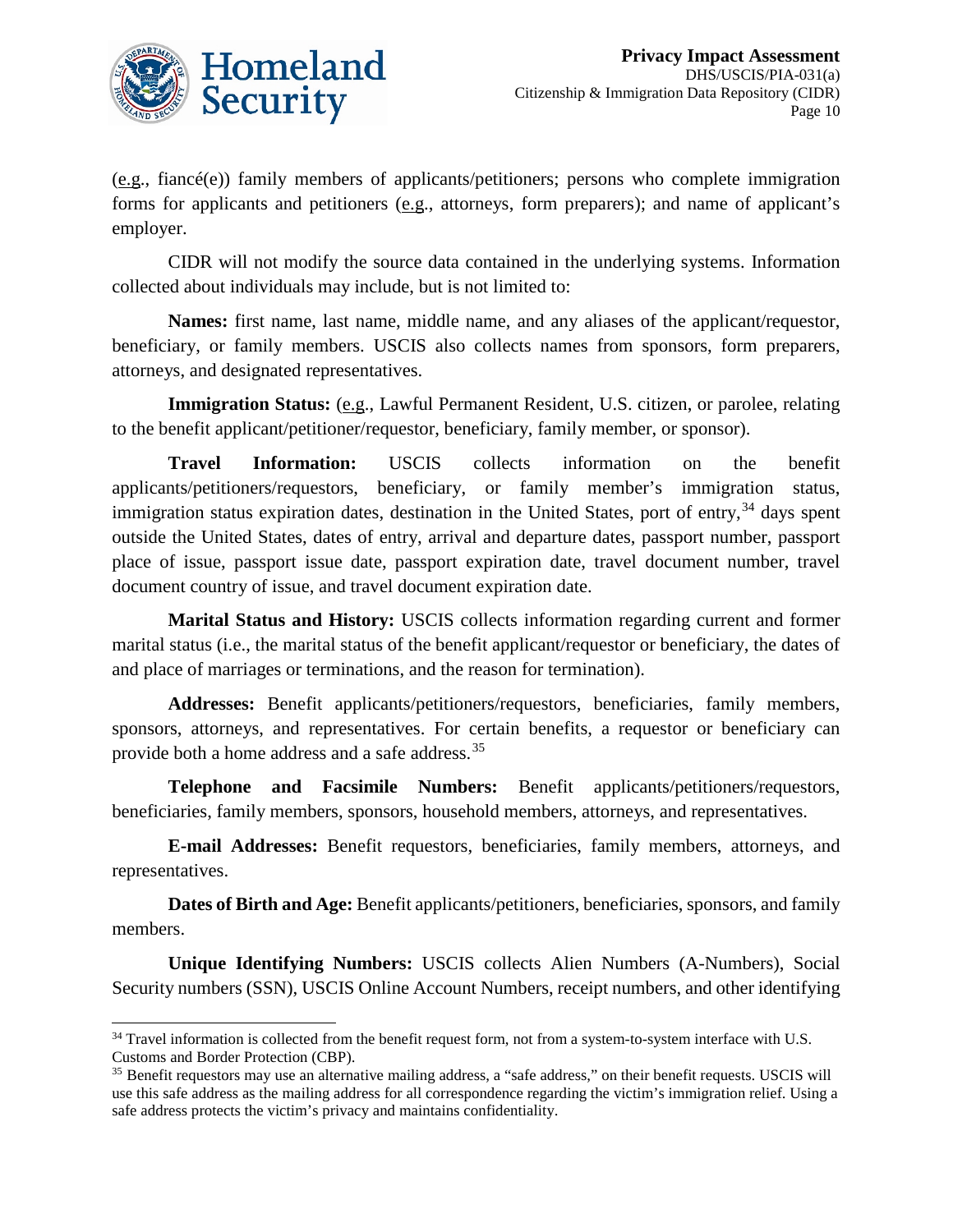

numbers of benefit requestors, beneficiaries, family members, and sponsors.

**Citizenship/Nationality:** USCIS collects information on the benefit applicants/petitioners/requestors, beneficiary, or family member's country of citizenship or nationality, and country of birth.

**Gender:** Benefit applicants/petitioners/requestors, beneficiaries, and family members.

**Personal Characteristics:** Benefit applicants/petitioners/requestors or beneficiary's hair color, eye color, height, weight, race, and ethnicity.

**Information about the attorney, representative, form preparer, or interpreter:** Full name, business or organization, mailing address, e-mail address, phone number, fax number, signature, language spoken, relationship to the benefit requestor or beneficiary (if applicable). USCIS also collects Attorney Bar Number or equivalent, Bar Membership, Accreditation Date, Board of Immigration Appeals Representative Accreditation Expiration Date, and Law Practice Restriction Explanation.

**Biometrics:** Benefit applicants/petitioners/requestors or beneficiary's biometric images such as press-print, photograph, details about those images (e.g., capture date), and signature of benefit requestor, beneficiary, interpreter, and representative.

**Card Data:** Includes details about cards issued for approved applications such as card serial number, RFID data associated with the Employment Authorization Document and the Permanent Resident Card, production site, production status, and time/date stamp of cards.

**Tax and Financial Information:** USCIS collects tax identification numbers, and financial information (check information, bank account numbers, credit card numbers (the last four digits only) and other tax and financial information information).

**Results of Background, Identity and Security Checks:** Date of the background check, whether the check returned any derogatory results, whether those results were resolved, and expiration date of the results.

**Certifying Agency Information (if applicable):**[36](#page-11-0) Information collected about the certifying agency includes agency name, certifying official name, title of certifying official, address, phone, fax, agency type, case status, agency category, case number, FBI Number, or State Identification (SID) Number.

<span id="page-11-0"></span><sup>&</sup>lt;sup>36</sup> For certain immigration benefits, individuals are required to work with an agency that certifies that the individual "has been helpful, is being helpful, or is likely to be helpful" in the investigation or prosecution of the criminal activity. Certifying agencies include federal, state, or local law enforcement agencies, prosecutors, judges, or other authority that investigates or prosecutes criminal activity. Other agencies such as child protective services, the Equal Employment Opportunity Commission, and the Department of Labor also qualify as certifying agencies since they have criminal investigative jurisdiction within their respective areas of expertise. *See* 8 CFR § 214.14(a)(2).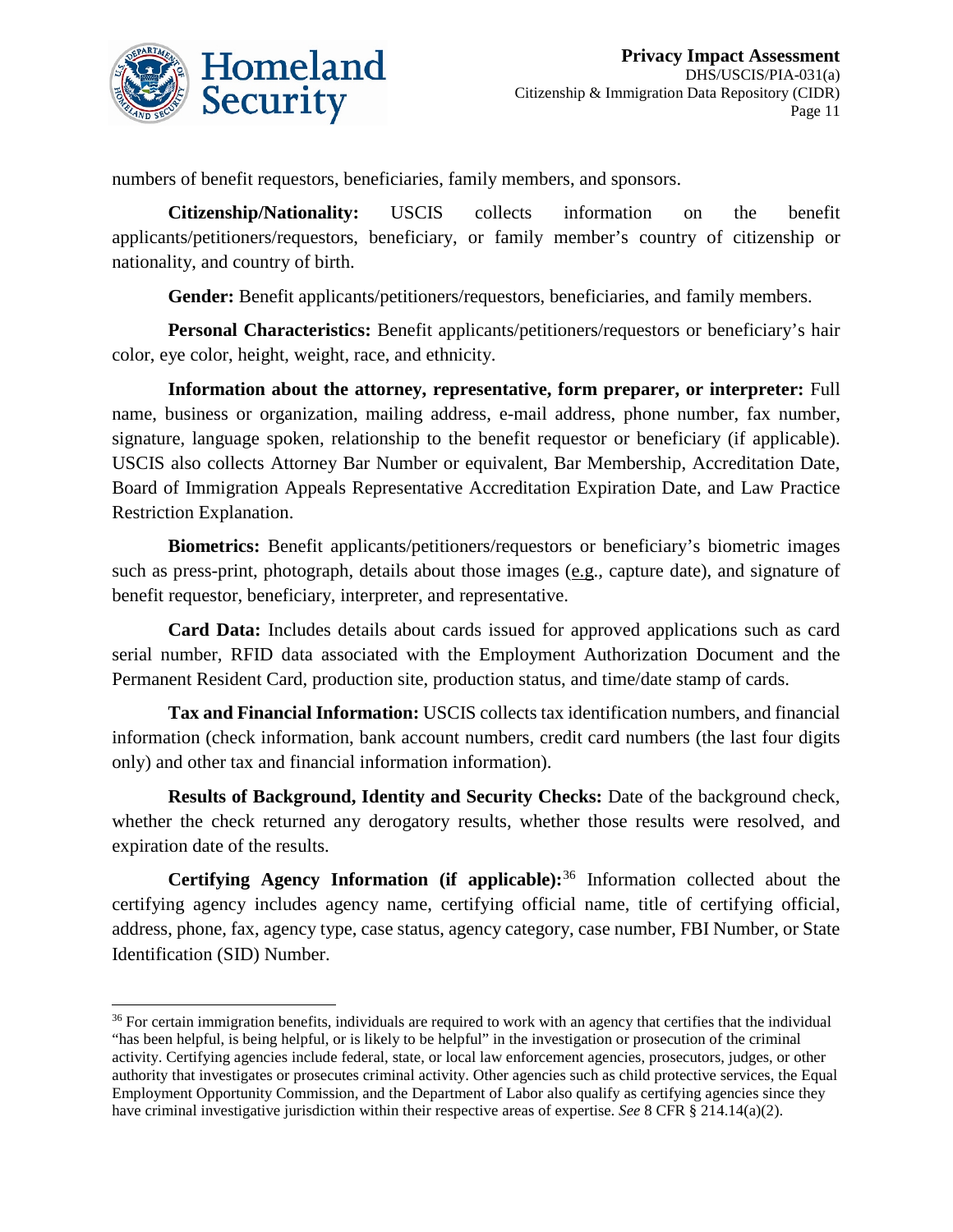

**Medical Information:** USCIS collects medical information to establish that an applicant is not inadmissible to the United States on public health grounds, as well as in support of a request for an accommodation during an interview. Such information may indicate alcoholism, declaration of incompetence, or family medical history.

**Employment Information:** USCIS collects employment information (place and address of employment/occupation, type of work, employer name, length of employment, spouse's employment) in its systems to determine the benefit requestor and beneficiary's eligibility.

**Military and Selective Service Information:** USCIS collects information evidencing Selective Service registration and military service (e.g., Selective Service number, date of registration, application for military exemption, military branch, willingness to bear arms for the United States of America) in its systems to verify that the benefit requestor or beneficiary has registered with Selective Service as required by law.

**Information Regarding Organization Membership or Affiliation:** USCIS collects information regarding an applicant's organization memberships and affiliations (organizations, associations, clubs, foundations, parties, societies, or similar groups; communist party membership; totalitarian party membership; terrorist organization membership) in its systems to determine whether the applicant poses a security threat to the United States or individuals or has participated in activities that may disqualify him or her for a requested benefit.

**Criminal History or Involvement and Moral Character Issues:**[37](#page-12-0) USCIS collects information regarding an applicant's criminal history, involvement in criminal activities, and information regarding moral character in its systems to assess whether the applicant meets the standards contained in the INA.

**Case Processing Information:** USCIS records case processing information such as date USCIS received or filed benefit requests; benefit request status; location of record; other control number when applicable; fee receipt data; status of USCIS appointments and interviews; date of issuance of a notice; and whether the benefit request form was referred to FDNS for review.

**Final Decision:** Includes a notice to the benefit requestors, beneficiary, and/or the representative on record, approval/denial code, etc.

*USCIS personnel who accessed the underlying source system*:

CIDR maintains information on USCIS personnel who use CIDR and the underlying USCIS systems included in CIDR, which includes, but is not limited to:

<span id="page-12-0"></span> <sup>37</sup> *See* INA § 101(f), § [316\(e\),](http://www.uscis.gov/ilink/docView/SLB/HTML/SLB/0-0-0-1/0-0-0-29/0-0-0-9898.html)and [8 CFR §](http://www.uscis.gov/ilink/docView/SLB/HTML/SLB/0-0-0-1/0-0-0-11261/0-0-0-30960/0-0-0-31086.html) 316.10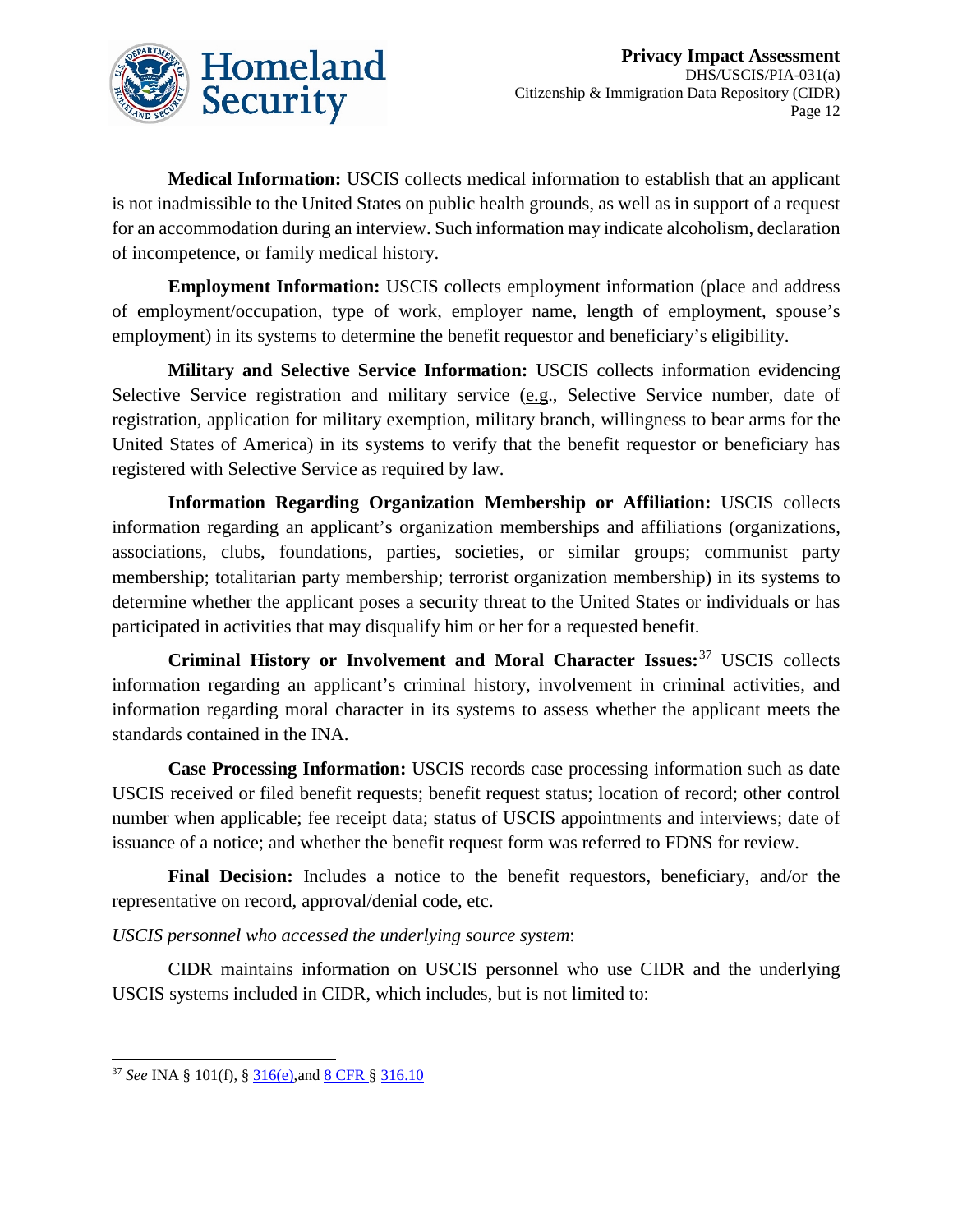

• System audit logs, including the Password Issuance Control System (PICS) Identification Numbers assigned to users of underlying PICS-supported USCIS systems;<sup>[38](#page-13-0)</sup> and

• Records of searches, analyses, correspondence, and outputs generated by USCIS personnel in response to a classified request for USCIS immigrant and non-immigrant data.

If information is responsive to an authorized query, CIDR maintains a copy of the search, the results, information related to the purpose for the request, with whom it was shared, the DHS assigned RFI tracking number, if applicable, and, the FDNS-DS assigned case number or USCIS RFI tracking number, if applicable.

#### *Federal government employees who submit a RFI or other classified correspondence to USCIS*:

CIDR does not collect or track specific data elements concerning personnel of other federal agencies; however, the classified correspondence associated with FBI name checks or RFIs is maintained in CIDR in a searchable format. These documents may include contact information of personnel of other federal agencies such as names, agency, title, work addresses, or phone numbers.

# **2.2 What are the sources of the information and how is the information collected for the project?**

#### *USCIS DATA SOURCES*

In the current release, CIDR maintains information from CLAIMS 3, as described below.

• **CLAIMS 3** manages the adjudication process for most domestically-filed, paper-based, immigration benefit filings with the exception of naturalization, intercountry adoption, and certain requests for asylum and refugee status. Information in CLAIMS 3 includes information provided by the individual on the application for a requested immigration benefit, as well as family members, beneficiaries, benefit sponsors, representatives, preparers, and interpreters. The information requested varies and not all forms collect the same information. The system contains information to indicate which steps of the adjudication process have been completed such as, an appointment to submit biometrics for a background check, other pending benefits, and whether the applicant is suspected of fraudulent activity.

CIDR maintains an exact copy of the information contained in CLAIMS 3, obtained from SCCLAIMS, which is hosted on DHS unclassified networks and updated daily. SCCLAIMS is an FDNS system and contains the CLAIMS 3 data elements needed to support screening, analysis, and reporting. SCCLAIMS receives a daily refresh of

<span id="page-13-0"></span> <sup>38</sup> *See* DHS/ICE/PIA-013 Password Issuance and Control System (PICS), *available at* [www.dhs.gov/privacy.](http://www.dhs.gov/privacy)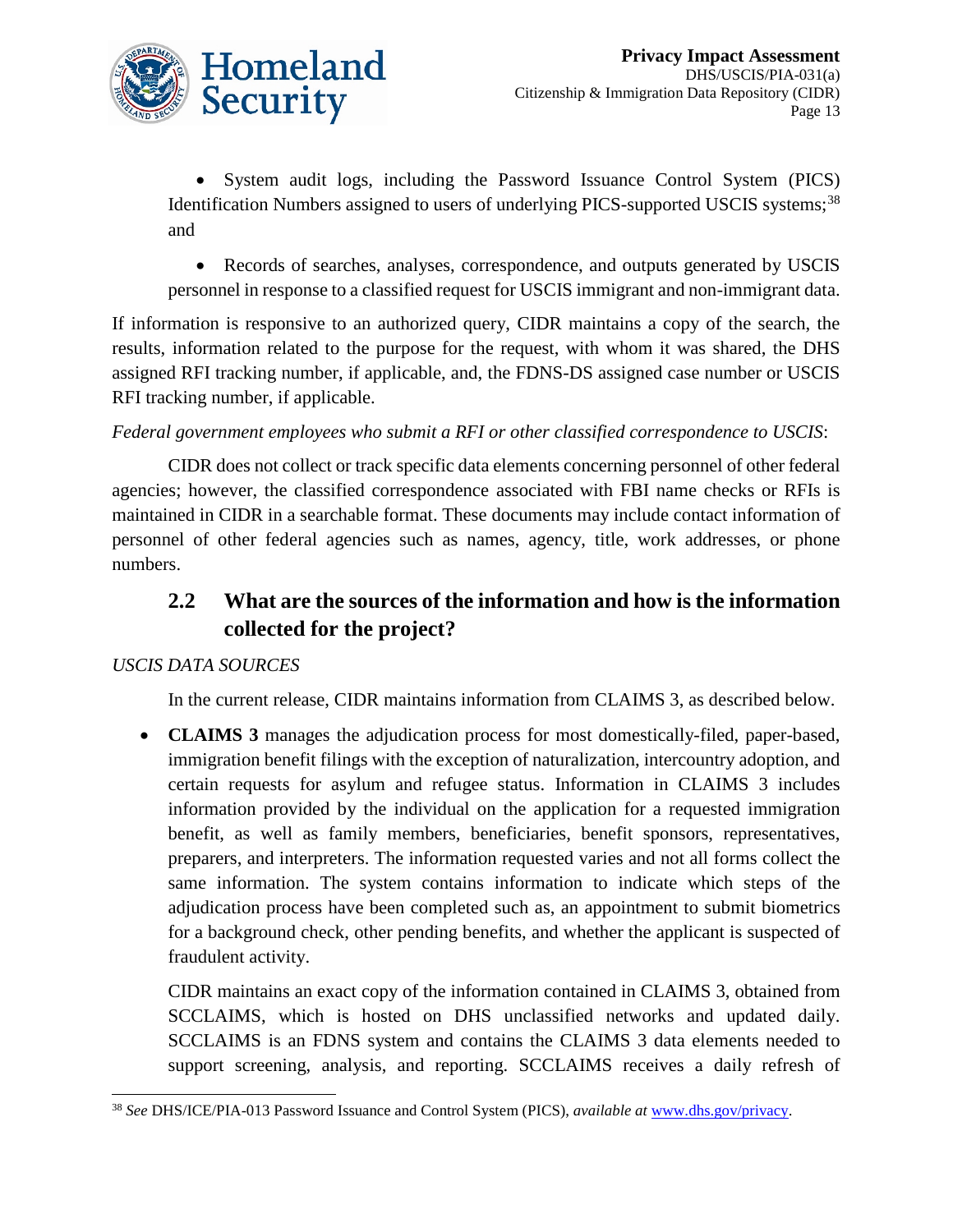

CLAIMS 3 data. Daily record updates from SCCLAIMS are copied into an encrypted file. This file is checked for consistency and scanned for viruses before being transferred to CIDR for upload. Only authorized USCIS personnel (to include both federal employees and contractors) copy, transfer, and upload data from SCCLAIMS to CIDR.

In future releases, CIDR will also maintain an exact copy of information contained in the following unclassified systems to be ingested into CIDR and updated/refreshed every twenty-four hours, similar to the process described above for CLAIMS 3.

- **CLAIMS 4** is an electronic case management application tracking and processing system. USCIS uses the system as automated support for the variety of tasks associated with processing and adjudicating N-400, *Applications for Naturalization*. Naturalization is the process by which a foreign citizen or foreign national acquires U.S. citizenship after he or she fulfills the requirements established by Congress in the INA. USCIS personnel responsible for adjudicating and supervising naturalization cases, and USCIS clerks supporting these functions, use CLAIMS 4 to track the naturalization adjudication process from application to granting or denying of the benefit.
- **RAPS** is a comprehensive case management tool that enables USCIS to handle and process applications for asylum, pursuant to Section 208 of the INA and applications for suspension of deportation or special rule cancellation of removal pursuant to Nicaraguan Adjustment and Central American Relief Act (NACARA) § 203 of the INA. DHS officials can use RAPS to verify the status of asylum applicants, asylees, and their dependents, to assist with the verification of an individual's immigration history in the course of a review of visa petitions, and other benefit applications as well.
- **APSS** is a case management system that supports USCIS in the screening of individuals in the expedited removal process and of individuals subject to reinstatement of a final order of removal or an administrative removal order based on a conviction of an aggravated felony to determine whether they have credible fear or reasonable fear as defined by 8 C.F.R. § 208.30 and 8 C.F.R. § 208.31.
- **CIS** is a repository of electronic data that summarizes the history of an immigrant in the adjudication process. In addition, CIS maintains the same information about individuals of interest to the Government for investigative purposes. CIS contains information on the status of benefit requestors seeking immigration benefits, to include: lawful permanent residents, naturalized citizens, U.S. border crossers, aliens who illegally entered the United States, aliens who have been issued employment authorization documents, individuals who petitioned for benefits on behalf of family members, and other individuals subject to the provisions of the INA.

Additionally, CIDR will maintain an information from the following systems: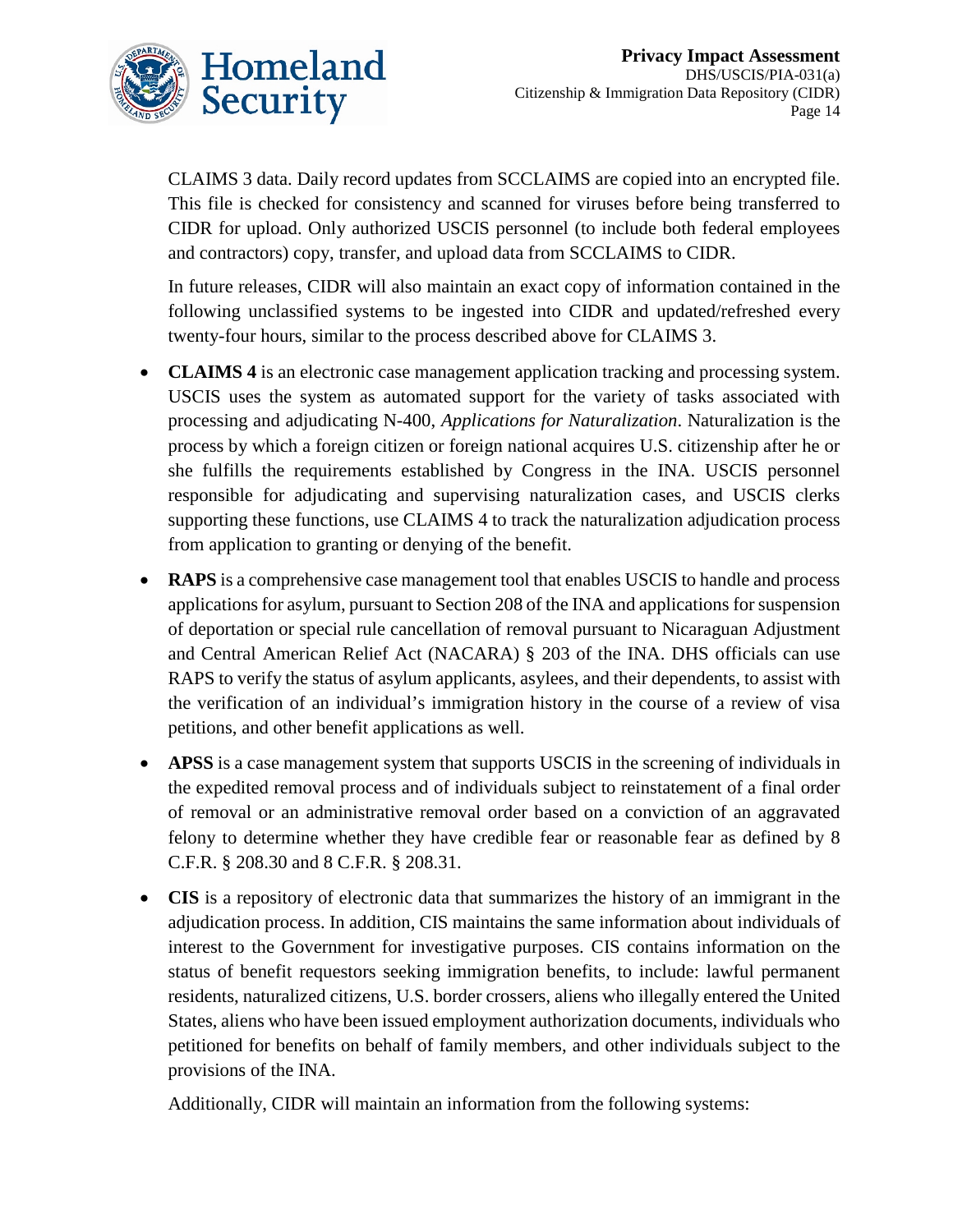

**RNACS** was originally developed to meet the information and case management needs of USCIS staff in Headquarters, Service Centers, and the Field Offices. RNACS now supports USCIS' mission by expediting the completion of naturalization application processing, facilitating the management of the naturalization program, assuring uniformity in processing, supporting status queries on naturalization cases nationwide, and producing integrated management and statistical reports on all naturalization casework. RNACS was developed as an interim system to support naturalization processing in the period between the termination of Naturalization Application Casework System and the deployment of a replacement system (CLAIMS4). In 2013, USCIS decommissioned RNACS. However, eCISCOR acts as a data repository for the decommissioned data.

CIDR will ingest the legacy RNACS data via a one-time ingest from the eCISCOR repository.

• **FDNS-DS** is the primary screening and case management system used to record requests and case determinations involving benefit fraud, public safety, and national security concerns.

FDNS-DS data will not be ingested into CIDR; however, CIDR users may manually enter a FDNS-DS case number when recording information as part of tracking responses to RFIs.

For additional information about the information collected, used, and disseminated and maintained in these systems, please visit [www.dhs.gov/privacy.](http://www.dhs.gov/privacy)

Finally, CIDR contains audit trails of the USCIS IT systems discussed above. OSI utilizes this data to conduct investigations of misuse or abuse of the data systems and to take remedial action to include adverse personnel action and/or additional training as appropriate.

Outside of CIDR, USCIS is implementing a cross-domain solution (CDS), which is a service that facilitates the transfer of unclassified information to higher classified networks. The unified system of dedicated hardware and software authenticates manual or automatic transfer of USCIS information, validates the data, and meets stipulated criteria to move between domains. The criteria laid down for approval of legitimate information for inter-domain transfer is predetermined based on security-approved schemas and antivirus software entrusted with data scan, prior to transfer permission from low to high security domains.

USCIS controls what and when data is transferred by placing it into a file drop zone on the unclassified domain. The CDS then extracts the data, validates, scans, and transfers it to a file drop zone in the classified domain. CIDR then extracts and ingests the data from the file drop zone. The transferred data files are never copied by the CDS, and the CDS only logs "who, when, and what" was transferred from the file headers.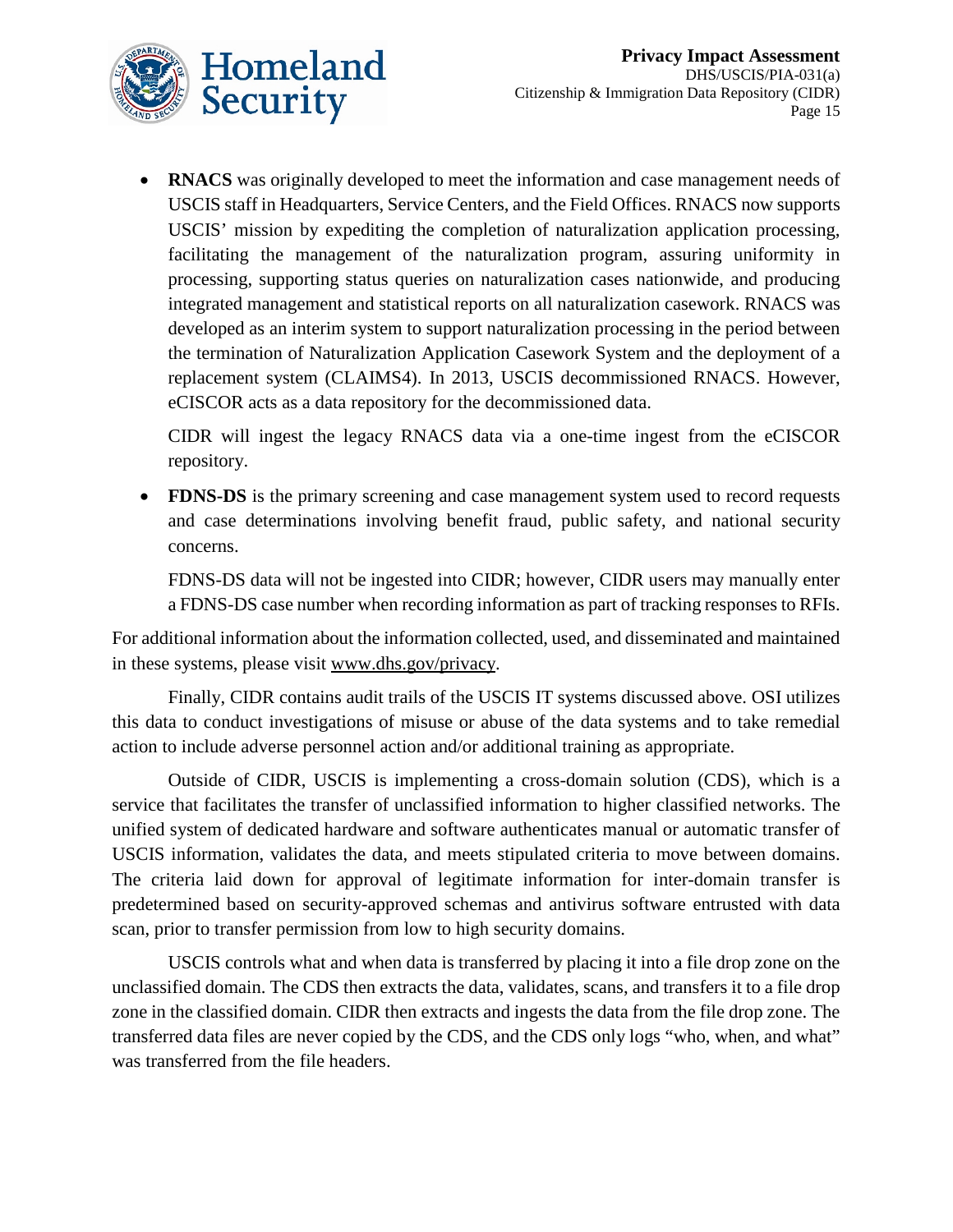

CIDR has the capability to store digital record "pointers" that enable a user to look up records in other classified systems, to include the National Counter Terrorism Center's (NCTC) Terrorist Identities Datamart Environment (TIDE), and associated tracking number or a message trafficking indication number from classified sources.[39](#page-16-0) CIDR does not have a direct link to these classified systems or sources, nor is data contained in CIDR shared with systems external to USCIS.

CIDR also maintains classified results of the FBI name checks. In response to the FBI name check USCIS performs, when the FBI identifies concerns that include national security information, the FBI returns a response via classified channels. Currently, USCIS receives the response electronically through the Homeland Security Data Network (HSDN).<sup>[40](#page-16-1)</sup> CIDR has a connection to the email server to be able to receive the responses and capture their associated metadata. USCIS ingests and maintains the associated classified records within CIDR. The classified data is saved in CIDR's data repository and made searchable to CIDR users.

CIDR will house information collected as part of responding to RFIs. CIDR users may manually enter a FDNS-DS case number when recording information as part of tracking responses to RFIs; however, FDNS-DS data will not be ingested into CIDR.

CIDR will maintain audit trails (searches and reports) of USCIS IT systems that may demonstrate misuse or abuse of USCIS data systems by USCIS personnel. OSI utilizes this data to conduct investigations of misuse or abuse of the data systems and to take remedial action to include adverse personnel action or additional training as appropriate. For each report generated, CIDR requires a description of why the user generated the report and what it will be used for. CIDR users record this information into CIDR.

<span id="page-16-0"></span><sup>&</sup>lt;sup>39</sup> TIDE is the U.S. Government's (USG) central repository of information on international terrorist identities. The Intelligence Reform and Terrorism Prevention Act (IRTPA) of 2004 established NCTC in law, and mandated the Center serve as the "central and shared knowledge bank on known and suspected terrorists and international terror groups." TIDE is that knowledge bank and supports the USG's various terrorist screening systems or "watchlists" and the U.S. Intelligence Community's overall counterterrorism mission. The TIDE database includes, to the extent permitted by law, all information the USG possesses related to the identities of individuals known or appropriately suspected to be or to have been involved in activities constituting, in preparation for, in aid of, or related to terrorism (with the exception of purely domestic terrorism information). This information is available to counterterrorism professionals throughout the Intelligence Community, including the Department of Defense, via the web-based, read-only "TIDE Online."

<span id="page-16-1"></span><sup>&</sup>lt;sup>40</sup> The Homeland Secure Data Network (HSDN) enables classified information to reach federal agencies that are involved in homeland security missions. HSDN is a classified wide-area network utilized by DHS, DHS Components, and other partners, providing effective interconnections to the intelligence community and federal law enforcement resources. HSDN provides DHS the ability to collect, disseminate, and exchange both tactical and strategic intelligence and other homeland security information up to the SECRET level. HSDN also serves as a consolidated backbone that brings together multiple, legacy SECRET-level classified networks across the DHS enterprise.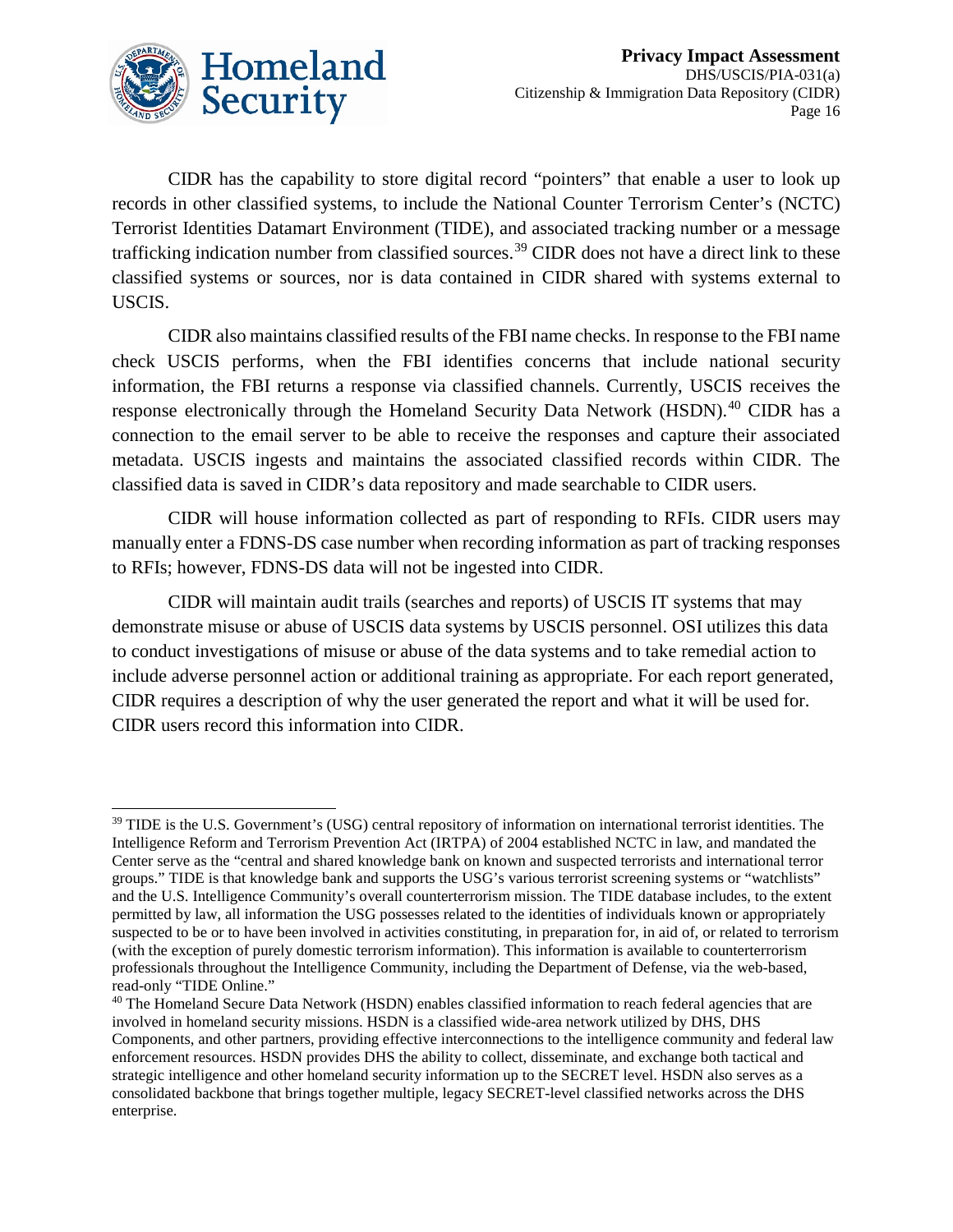

**2.3 Does the project use information from commercial sources or publicly available data? If so, explain why and how this information is used.**

No.

#### **2.4 Discuss how accuracy of the data is ensured.**

CIDR obtains copies of the unclassified data sets from other USCIS systems and is not the original collector. CIDR receives daily updates to ensure that the source information contained in CIDR is current within 24 hours.

With respect to the accuracy of the information obtained from other USCIS systems, USCIS takes a number of steps to ensure the accuracy of information at the point of capture and provides opportunities for individuals to correct or update their information throughout the adjudication process. USCIS provides additional information about this process in the source system PIAs and SORNs.

When CIDR begins receiving data from multiple datasets, for example both CLAIMS 3 and CLAIMS 4, the analyst will manually review information obtained from both systems to ensure that the information is related to the same person before those records are linked within CIDR. If the search returns information from what could potentially be different individuals, the CIDR user will follow USCIS standard operating procedures for alerting the system owner(s) of the possible error. If changes are made to the source system, these changes will be propagated to CIDR via the update process described in Section 2.2.

### **2.5 Privacy Impact Analysis: Related to Characterization of the Information**

**Privacy Risk:** There is a risk of over-collection of data, given the number of data sets planned to be ingested into CIDR.

**Mitigation:** The data sets identified for ingestion into CIDR are meant to provide USCIS personnel with roles in the system a holistic view of a case or subject being researched during the vetting of individuals, responding to RFIs, or investigating possible fraud and misuse of immigration information or position by USCIS personnel. CIDR does not collect new information, but rather replicates existing data collected pursuant to USCIS authorities for the underlying data sets. Storing this data in one system on the classified network negates the need to extract multiple copies of data sets when conducting analysis or responding to classified queries, thereby reducing the risk of making unnecessary copies of the data.

**Privacy Risk:** There is a risk that information contained in CIDR will not be accurate or current, since CIDR draws or plans to draw upon data contained in other USCIS systems.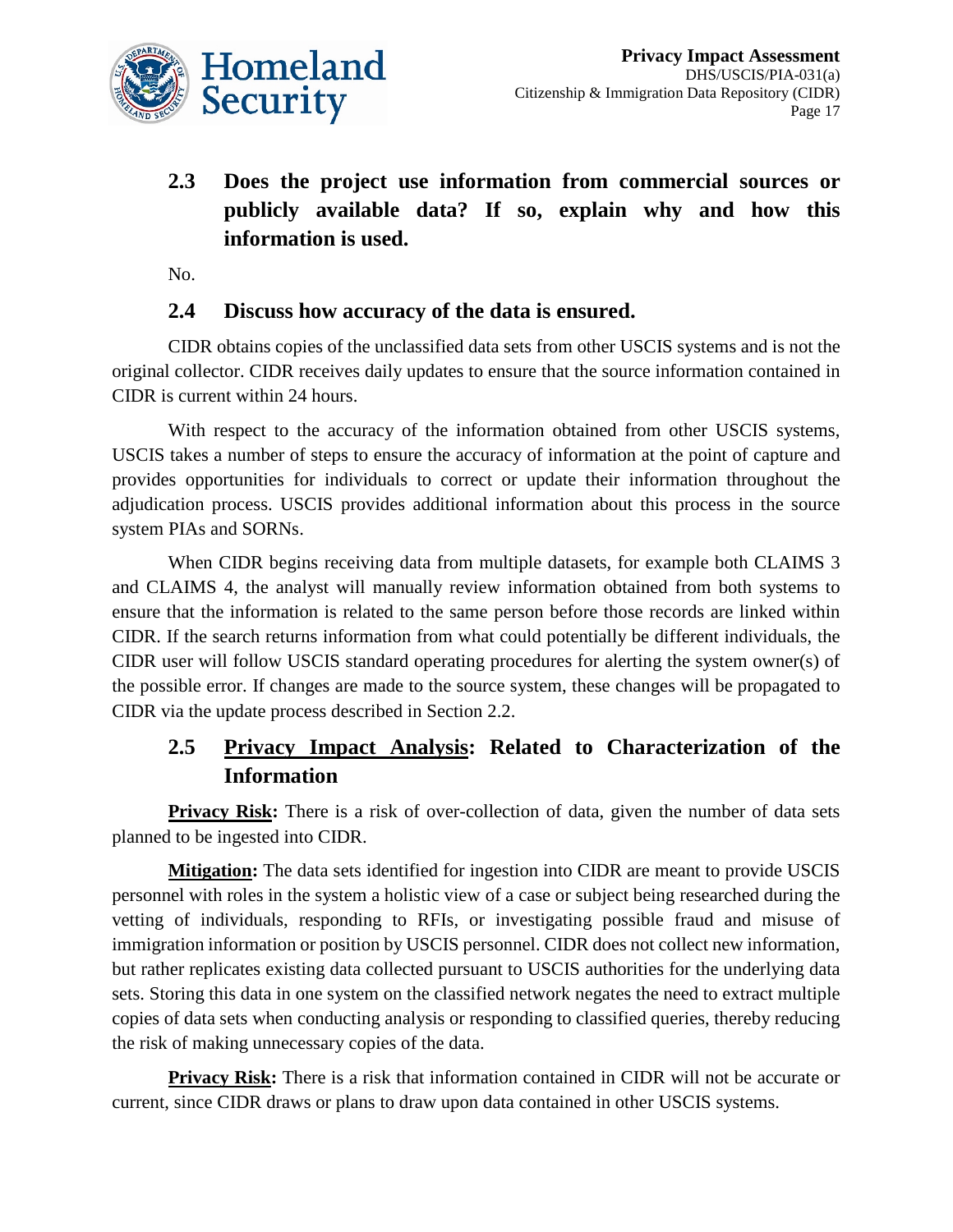

**Mitigation:** CIDR receives daily updates from source systems to ensure it is using the most up-to-date information. As additional data sets are added to CIDR, a process will be implemented to ensure that these systems provide periodic updates to CIDR in a timely and efficient manner.

**Privacy Risk:** Once datasets beyond CLAIMS 3 are incorporated into CIDR, federated searches across the datasets will lead to a risk that the wrong information will be associated with an individual. For example, the system might retrieve information associated with the wrong individual.

**Mitigation:** In order to mitigate the issue of wrong information being associated with an individual, a CIDR user reviews all results to ensure the correct information is being linked. If issues arise, the CIDR analyst notifies his or her supervisor, who works with Information Technology owners to identify why information is being incorrectly linked. In addition, the results of searches conducted in CIDR are not used as the sole basis for making a determination about whether to grant or deny and individual a benefit.

**Privacy Risk:** Similarly, there is a risk that data received from external sources (i.e., FBI Name Check results) may be incorrectly matched to an individual within USCIS' data sets or that the information received may be incomplete or inaccurate.

**Mitigation:** USCIS has built manual and automated data quality checks into CIDR to ensure that data ingested from external sources is complete, timely, and accurate. Records that are incomplete or missing required information will produce an error message prompting a CIDR user to perform a manual review. All records received from external sources must be reviewed manually by a CIDR user who also confirms the accuracy and validity of the data through visual inspection of the data in comparison to USCIS records. When errors occur, CIDR users will contact the data owner to request correction to records or to request resubmission of incomplete records.

### **Section 3.0 Uses of the Information**

The following questions require a clear description of the project's use of information.

#### **3.1 Describe how and why the project uses the information.**

USCIS developed CIDR, hosted on DHS classified networks, in order to make information from SCCLAIMS available to authorized USCIS personnel for the purposes of:

- Vetting USCIS application information for indications of possible immigration fraud and national security concerns;
- Detecting possible fraud and misuse of immigration information or position by USCIS employees, for personal gain or by coercion;
- Responding to RFIs from DHS I&A or the federal IC and LE community members that are based on classified criteria;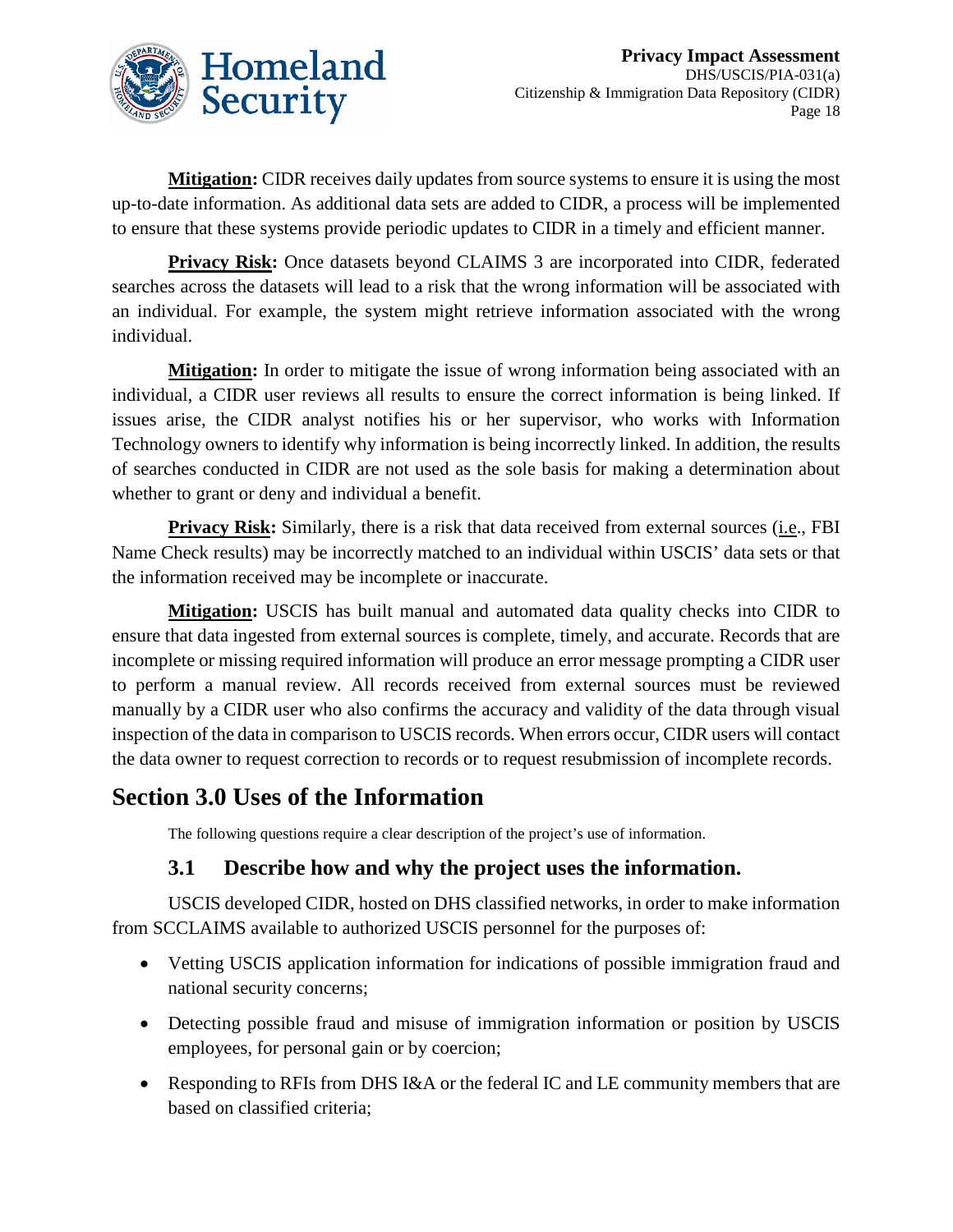

- Enabling authorized USCIS users to more efficiently search multiple USCIS systems from a single entry point; and
- Allowing USCIS to securely conduct searches based on classified parameters as a result of CIDR's position on DHS classified networks.

#### **Use of CIDR for Vetting Purposes**

There are occasions when USCIS receives information from other federal partners that is classified. One example is the classified response sent to USCIS by the Federal Bureau of Investigation (FBI) in response to the FBI Name Check, a name-based search of the FBI's CRS and UNI. A positive response to the FBI Name Check means that the FBI has information relating to the subject, which is sent to USCIS via email over the classified network, ingested into, and maintained in CIDR. Within CIDR, users can review the classified response along with the data from the original, unclassified submission. CIDR also contains a robust search capability that allows for searching of the metadata associated with the FBI Name Check results.

#### **Use of CIDR to Respond to Investigatory Leads of USCIS Employees and RFIs**

In order to assist with investigating classified investigatory leads on USCIS employees, OSI PIB uses CIDR and its source system audit logs to conduct investigations of possible fraud and misuse of immigration information or position by USCIS personnel. The process for OSI with respect to PIB cases is as follows:

- USCIS CSO is alerted to the possibility of internal fraud. This notice can be made from a number of sources, including but not limited to, audits conducted by USCIS's Office of Information Technology, a complaint submitted by a USCIS employee or applicant for immigration benefits, a report from the Office of the Inspector General, a complaint submitted by other DHS components, or information passed to OSI from another federal agency.
- The CSO determines the notice of internal fraud to be valid and requests that the PIB examine the case for indications of potential fraud or misuse.
- Utilizing CIDR's suite of tools, PIB analysts conduct searches and examine the audit trails of the source systems found within CIDR and provide a report of their conclusions to the CSO for action.

#### **Use of CIDR to Response to RFIs**

In order to respond to classified RFIs received from IC and LE partners, USCIS must conduct searches on unclassified data sets whose parameters are classified. To facilitate a more efficient and secure environment in which to conduct these queries and to store their results, USCIS determined that creating mirror copies of its unclassified data sets on the classified side would be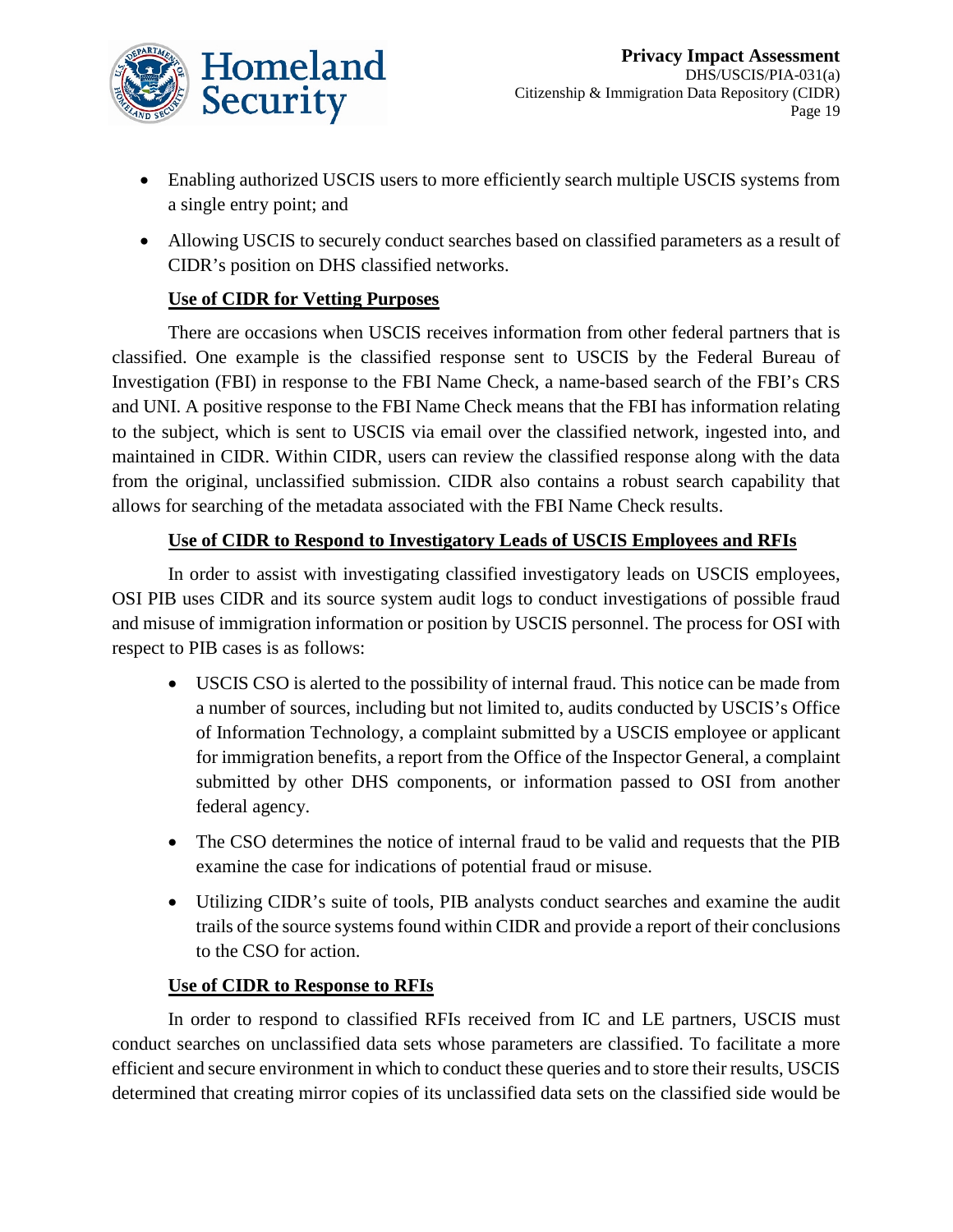

the most appropriate solution. CIDR provides the capability to properly conduct and protect classified searches and maintain detailed audit trails of search activities and results. Copying unclassified data from the unclassified systems to a classified site does not render all this information classified. Only the search parameters and their results are classified. CIDR enables USCIS personnel to perform searches of its non-classified data sets in a classified environment, ensuring that the integrity of the classified RFI process is maintained. Based on the results of the searches performed in CIDR, USCIS produces a response to the RFI, which will include the content of the RFI, information from CIDR that is responsive to the RFI, and any necessary explanations to provide proper context and interpretations of the information provided. These responses contain PII when de-identified or statistical data cannot satisfy the RFI. These responses are produced by USCIS personnel as separate electronic documents and sent to DHS I&A in the same manner that the RFI was received; usually via email over the classified email network.

# **3.2 Does the project use technology to conduct electronic searches, queries, or analyses in an electronic database to discover or locate a predictive pattern or an anomaly? If so, state how DHS plans to use such results.**

Yes. Although CIDR is not a data mining system, CIDR provides a suite of analysis tools, including a federated search engine, geospatial analysis tools, and an ability to export data for subsequent analysis, as described below:

#### Federated Search

CIDR provides a federated web-based search tool that permits users to search all or only a select database(s) found within the system. These searches are person-centric, meaning that, in order to conduct a query, a user must start with a specific data point. For CIDR, a user must have at least one of the following data items in order to initiate a query: A-Number, Last Name, Address, Business Name, or Receipt Number. CIDR users can also search the metatag data fields of FBI name check responses. These fields include: First Name, Last Name, A-Number, Place of Birth, Date of Birth, and Social Security number. Users can also query the text from the FBI name check response for other key words.

#### Geospatial Analysis Tools

The Geospatial Analysis tool enables CIDR users to normalize address data in and between systems. Legacy information contained in many of USCIS systems was data entered manually by individuals, in multiple non-standardized formats. This makes standardized searches across datasets difficult. The Geospatial Analysis Tool standardizes the addresses in and between systems, allowing for a more effective search by location.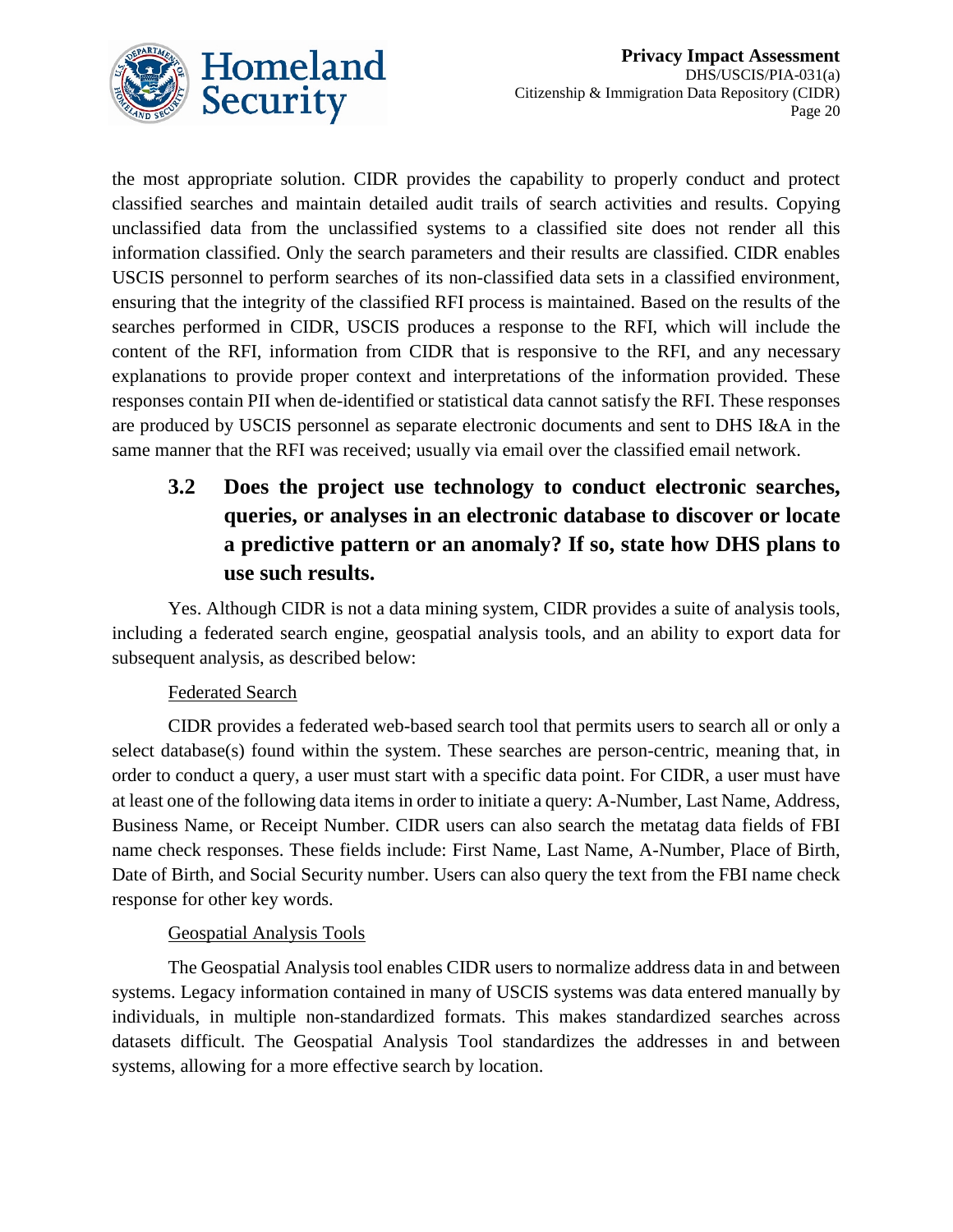

As an example, USCIS receives RFIs from other federal sources seeking information about individuals in certain geographic locations. This tool enables USCIS to more effectively perform responsive searches of USCIS data.

#### Analytical Software

CIDR users have the capability to export data in conjunction with analytical software to visually represent the associative links and connections uncovered by analysts. These tools allow USCIS personnel to perform comprehensive and flexible searches of USCIS databases that will enable them to visually make connections between data that had previously been unknown.

### **3.3 Are there other components with assigned roles and responsibilities within the system?**

No. Only FDNS and OSI employees within USCIS have direct access to the CIDR system. Information generated from CIDR is shared with IC and LE personnel within DHS for the purpose of investigating violations of customs and immigration laws, as well as possible national securityrelated threats and plots. Any analytical report from CIDR has the potential to be shared with other authorized DHS components. The information will be shared to the extent that the DHS component has demonstrated a need-to-know and the use for the information falls within that component's respective statutory mission.

Based on a need-to-know, USCIS may share classified analytical reports (not raw data) generated from CIDR with other parts of DHS. DHS I&A receives RFIs from other DHS components, vets the requests, and submits the RFI to USCIS. USCIS provides a response to DHS I&A, and DHS I&A forwards the response to the requestor. For example, requestors may include: the DHS Operations Center, U.S. Immigration and Customs Enforcement (ICE), U.S. Customs and Border Protection (CBP), the DHS Office of Biometric Identity Management (OBIM), and the Transportation Security Agency (TSA). Requestors will only receive the information that they are authorized to receive. USCIS will continue to utilize CLAIMS 3, CLAIMS 4, RAPS, APSS, RNACS, and CIS for non-classified information sharing.

CIDR data is transmitted via the DHS HSDN and the Joint Worldwide Intelligence Communication System (JWICS) network.<sup>[41](#page-21-0)</sup> Information from CIDR is sent to DHS I&A in response to RFIs received from the IC and LE communities. These responses are sent via secure email over these networks, or via secure fax.

<span id="page-21-0"></span><sup>&</sup>lt;sup>41</sup> The sensitive, compartmented information portion of the Defense Information Systems Network. It incorporates advanced networking technologies that permit point-to-point or multipoint information exchange involving voice, text, graphics, data, and video teleconferencing. Also called JWICS. (JP 2-0)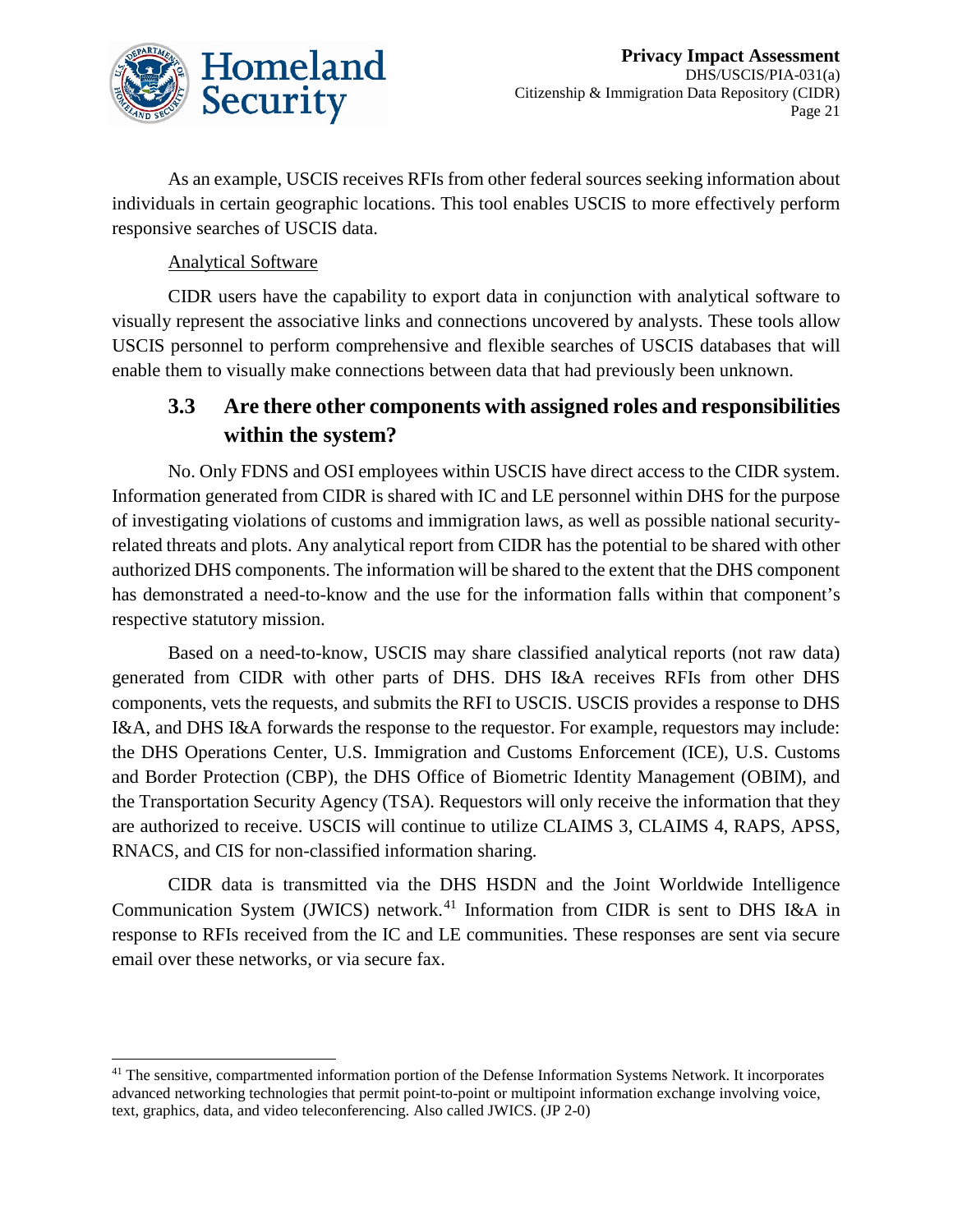

#### **3.4 Privacy Impact Analysis: Related to the Uses of Information**

**Privacy Risk:** There is a risk that unauthorized users may gain access to CIDR.

**Mitigation:** All records are protected from unauthorized access through appropriate administrative, physical, and technical safeguards such as restricting access to authorized personnel who have a need-to-know. Access to CIDR is granted to only a limited number of USCIS users for mission-related purposes.

**Privacy Risk:** There is a risk that authorized users could use the data for purposes inconsistent with the original collection.

**Mitigation:** To ensure the information is used consistently with the purposes of the original collection, USCIS administrators monitor internal and external user logs to ensure users are only accessing information related to their job functions.

Prior to accessing CIDR, each user must sign a user access agreement that outlines the appropriate rules of behavior tailored to CIDR. USCIS implements disciplinary rules as a means to govern the use of the system. USCIS reminds employees accessing the system that the system may be monitored for improper use and illicit activity, and the penalties for non-compliance, through a warning banner that reiterates the appropriate uses of the system. All user actions are tracked via audit logs to identify audit information by user identification, network terminal identification, date, time, and data accessed. This acts as a deterrent to unauthorized activity. Additionally, all USCIS employees are required to complete role-based and adjudicator training prior to accessing CIDR.

Developing CIDR on the DHS classified networks helps ensure accountability for appropriate intelligence and law enforcement access and use of CIDR information. CIDR maintains a log of access to its information, including the contents of the search, and the requesting entity, thereby ensuring appropriate use of its information. Previously, classified searches of unclassified data sets required a cumbersome, manual process that would not allow for the logging of searches. CIDR also employs an aggressive audit trail strategy that goes above and beyond the requirements stated in the Director of Central Intelligence Directive (DCID) 6/3, section 4.B.2.a (4). With CIDR's audit trails, it is possible to determine if system use is consistent with the stated uses. Currently, no other USCIS system is capable of this level of oversight and review.

# **Section 4.0 Notice**

The following questions seek information about the project's notice to the individual about the information collected, the right to consent to uses of said information, and the right to decline to provide information.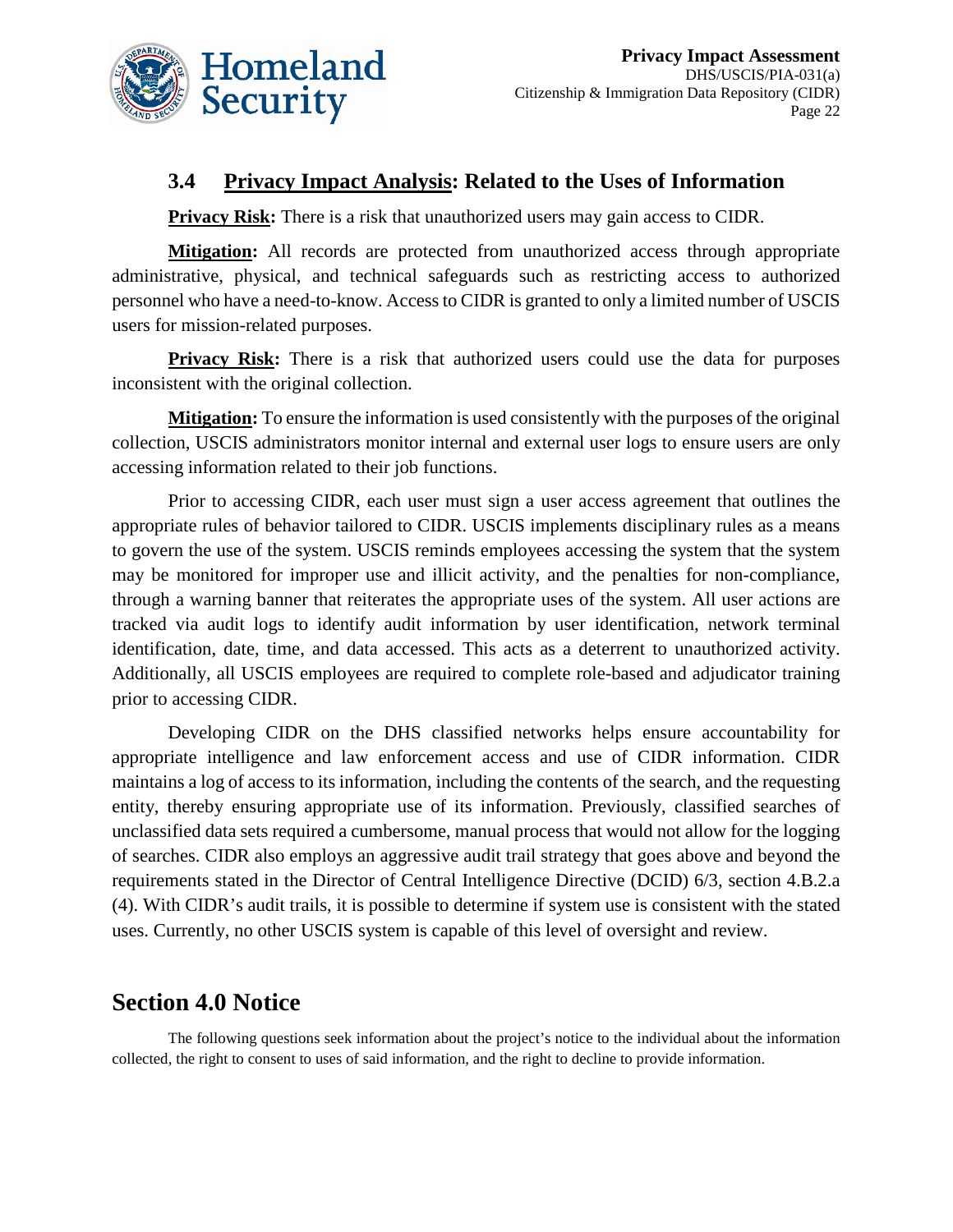

# **4.1 How does the project provide individuals notice prior to the collection of information? If notice is not provided, explain why not.**

CIDR does not directly collect information from individuals; rather it uses information collected by CLAIMS 3, and in future releases, CLAIMS 4, RAPS, APSS, RNACS, and CIS, and creates new information (the responses to the RFIs). These systems maintain benefit request forms collected directly from the individuals who apply for USCIS benefits, and these individuals are presented with a Privacy Act Statement, that provides notice to individuals about the collection, USCIS's authority to collect information, the purposes of data collection, routine uses of the information, and the consequences of declining to provide the requested information to USCIS. USCIS benefit request forms also contain a provision in which an applicant authorizes USCIS to release any information received from the applicant as needed to determine eligibility for benefits. Individuals are also notified through notices contained on the benefits applications that their information may be shared for law enforcement purposes or in the interest of national security.

Additionally, individuals receive general notice through this PIA and the CIDR SORN.

### **4.2 What opportunities are available for individuals to consent to uses, decline to provide information, or opt out of the project?**

As previously noted, CIDR does not collect the information directly from the individual. The source systems that feed into CIDR provide notice to the individual that information contained on their benefits applications may be used as needed to determine eligibility for benefits or that his or her information may be shared for law enforcement purposes or in the interest of national security. By submitting benefit request forms to USCIS, applicants have consented to USCIS use of the information submitted for adjudication purposes. Applicants who apply for USCIS benefits have an opportunity and ability to decline to provide information.

### **4.3 Privacy Impact Analysis: Related to Notice**

There is no privacy risk associated with notice because all information is provided voluntarily and USCIS provides notice to individuals through a Privacy Act Statement, this PIA, and the associated SORNs. All uses of the information are consistent with these notices.

# **Section 5.0 Data Retention by the project**

The following questions are intended to outline how long the project retains the information after the initial collection.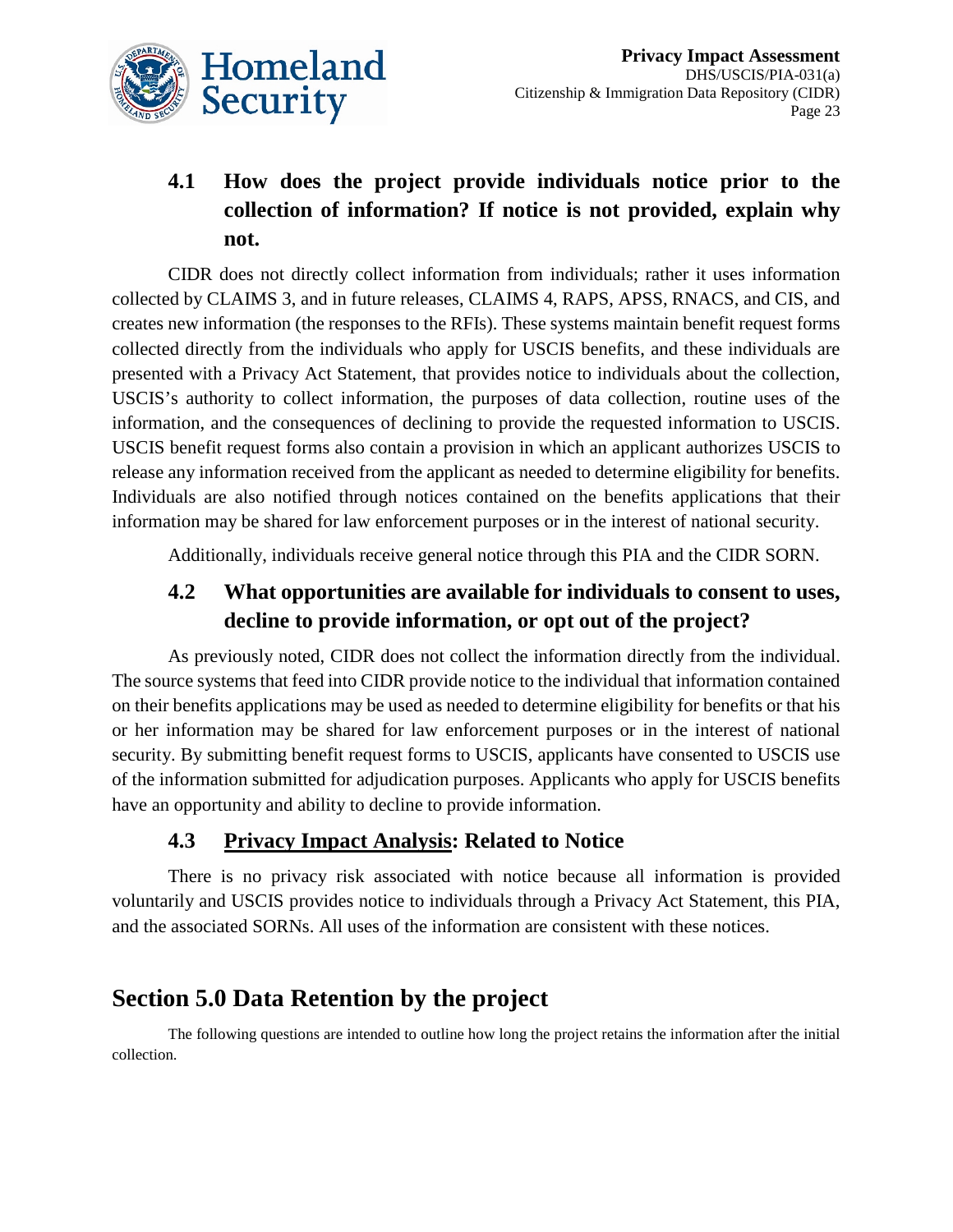

#### **5.1 Explain how long and for what reason the information is retained.**

CIDR does not retain the replicated data sets from the underlying USCIS data systems, to include CLAIMS 3, CLAIMS 4, RAPS, APSS, RNACS, and CIS and the associated audit trails of DHS personnel using the systems. The data supplied by these systems are retained by those systems in accordance with their own retention schedules. CIDR simply mirrors these data sets. Information will be removed from CIDR after it has been removed in the source system.

CIDR is also the system of record to maintain electronic copies of the classified background check results from the FBI. USCIS is working with NARA to develop a records retention schedule to cover the CIDR. USCIS proposes to retain such records 100 years from the date of birth. The 100-year retention period comes from the length of time USCIS may interact with a customer. Further, retaining the data for this period of time will enable USCIS to fight identity fraud and misappropriation of benefits. This proposed records retention schedule is consistent with the approved NARA Disposition Authority Number DAA-0563-2013-0001-0005.

Records used as part of a benefit determination will be maintained in the Alien File and processed in the respective USCIS case management system. The A-File records are permanent whether hard copy or electronic. USCIS transfers the A-Files to the custody of NARA 100 years after the individual's date of birth. Electronic benefits information is archived and disposed of in accordance with NARA-approved retention schedule for the respective USCIS systems.

CIDR retains a record of the classified search request, the results of the request, and a log of these activities for up to 25 years. These are maintained for a minimum of five years in accordance with Director of Central Intelligence Directive (DCID) 6/3. Classified data will be maintained for the period of time required by the originating classification authority.

#### **5.2 Privacy Impact Analysis: Related to Retention**

**Privacy Risk:** Retaining information in CIDR for longer than necessary could create the risk of using outdated information for the classified searches of the data sets used by CIDR (currently CLAIMS 3, and in future releases CLAIMS 4, RAPS, APSS, RNACS, and CIS).

**Mitigation:** The data supplied by these systems are retained by those systems in accordance with their own retention schedules. CIDR simply mirrors these data sets. Information will be removed from CIDR after it has been removed in the source system. Additionally, USCIS is developing a records retention schedule for CIDR that appropriately balances the program's need for the information against risks of unauthorized access. Retention of the classified background check results enables the CIDR program to ensure records relating to FDNS administrative investigations are retained for a period consistent with that of the unclassified investigative file, thus a retention period of 100 years is appropriate.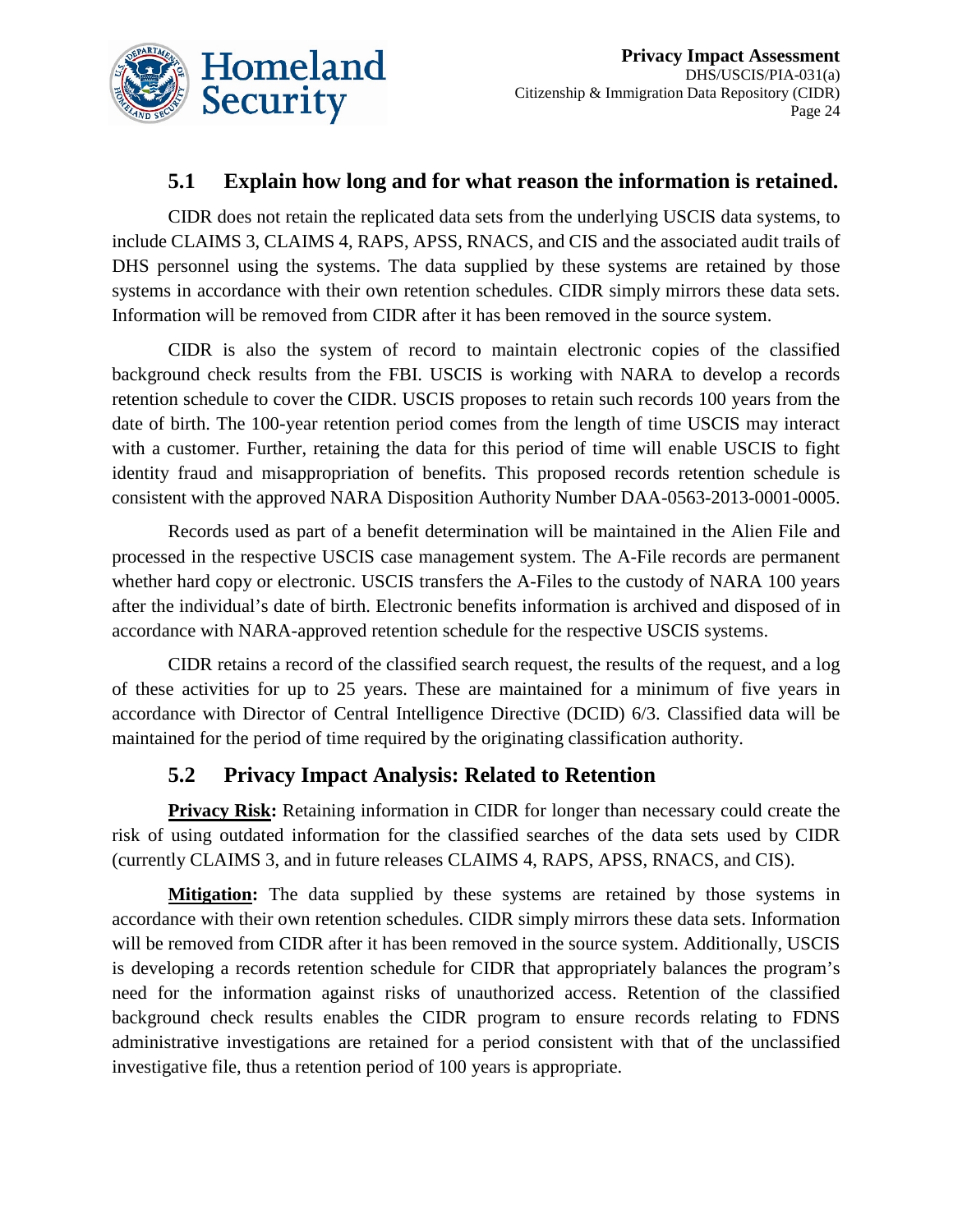

# **Section 6.0 Information Sharing**

The following questions are intended to describe the scope of the project information sharing external to the Department. External sharing encompasses sharing with other federal, state and local government, and private sector entities.

# **6.1 Is information shared outside of DHS as part of the normal agency operations? If so, identify the organization(s) and how the information is accessed and how it is to be used.**

USCIS only shares analytical reports with DHS I&A. DHS I&A may share these reports with IC and LE personnel that demonstrate a need-to-know in the performance of their missions, including federal, state, tribal, local and foreign law enforcement agencies. Similarly, any responses generated are returned to DHS I&A. CIDR does not share information directly with any organization external to DHS. DHS I&A is responsible for ensuring that information released is done so in accordance with federal and DHS policies.

# **6.2 Describe how the external sharing noted in 6.1 is compatible with the SORN noted in 1.2.**

The use of data within CIDR is consistent with the routine uses identified in the respective SORNs for the source systems (e.g., CLAIMS 3, CLAIMS 4, RAPS). In addition, DHS published a SORN covering the information maintained in CIDR that also sets forth routine uses for sharing of this information outside of DHS, including:

Routine Use G - To an appropriate federal, state, tribal, local, international, or foreign law enforcement agency or other appropriate authority charged with investigating or prosecuting a violation or enforcing or implementing a law, rule, regulation, or order, where a record, either on its face or in conjunction with other information, indicates a violation or potential violation of law, which includes criminal, civil, or regulatory violations and such disclosure is proper and consistent with the official duties of the person making the disclosure.

Routine Use H - To a federal, state, or local agency, or other appropriate entity or individual, or through established liaison channels to selected foreign governments, in order to provide intelligence, counterintelligence, or other information for the purposes of intelligence, counterintelligence, or antiterrorism activities authorized by U.S. law, Executive Order, or other applicable national security directive.

As a component of the DHS Intelligence Enterprise, USCIS has a role in interfacing with national elements of the Law Enforcement and Intelligence Communities, as well as coordinating information sharing and collaboration. This sharing is compatible with the above routine uses.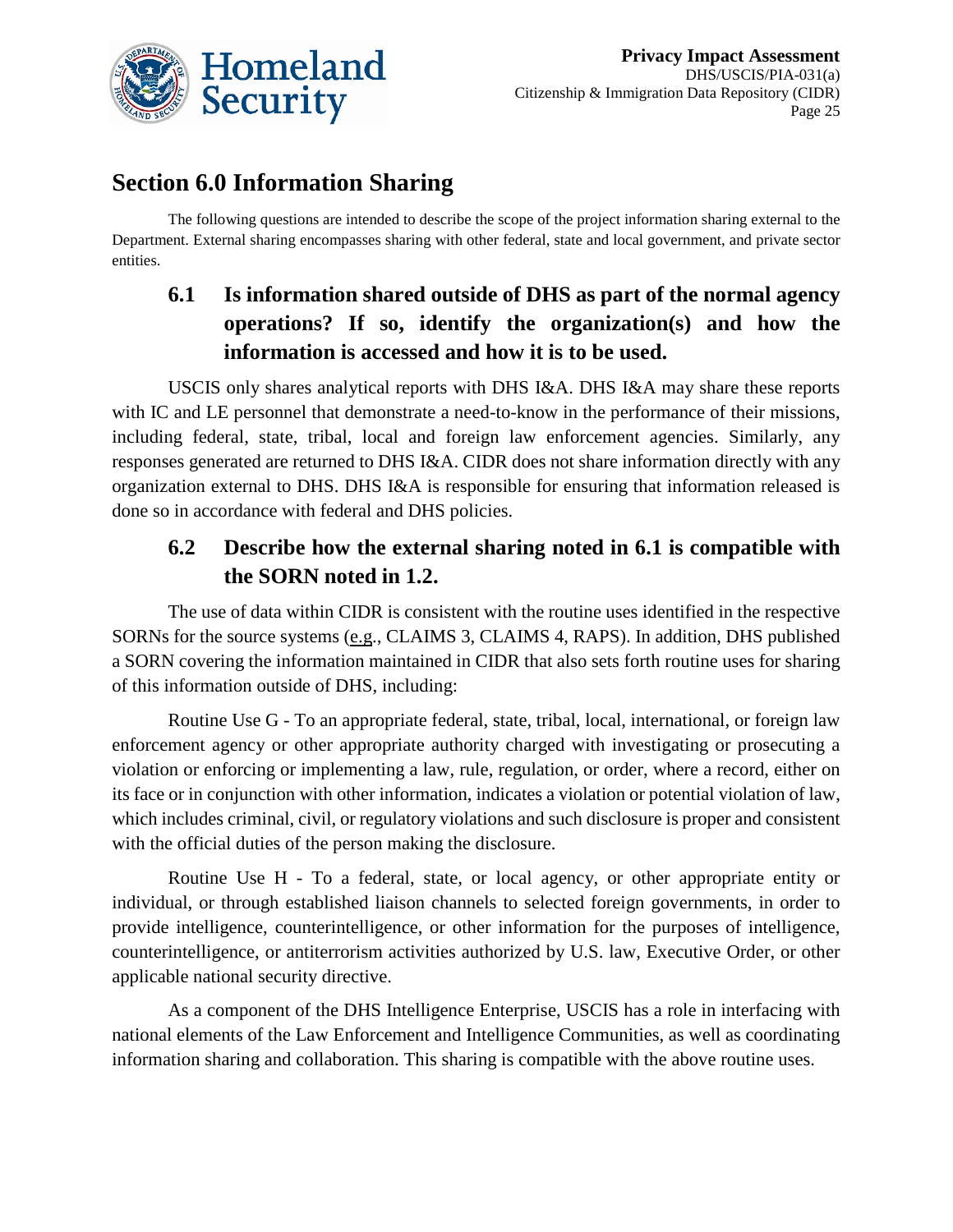

In the case of the I&A, CIDR provides the analytical report to DHS I&A and this information is incorporated into I&A records and will be handled in accordance with the DHS Enterprise Records System SORN, which provides routine uses for the sharing of this information with appropriate intelligence and law enforcement partners.

### **6.3 Does the project place limitations on re-dissemination?**

I&A may share the CIDR information with IC and law enforcement personnel that demonstrate a need-to-know in the performance of their missions, including federal, state, tribal, local and foreign law enforcement agencies.

# **6.4 Describe how the project maintains a record of any disclosures outside of the Department.**

Disclosures outside DHS are made in response to RFIs and managed through the DHS I&A RFI process. Any disclosures made are recorded by DHS I&A and also within CIDR.

# **6.5 Privacy Impact Analysis: Related to Information Sharing**

**Privacy Risk:** There is a risk that information may be delivered to agencies outside of DHS by I&A that do not have a need to know CIDR information.

**Mitigation:** USCIS mitigates this risk by coordinating requests for national security purposes from external entities through DHS Office of Intelligence and Analysis (I&A) Single Point of Service (SPS).<sup>[42](#page-26-0)</sup> This process ensures that requests are reviewed by appropriate stakeholders, to include privacy, civil liberties, and legal reviews.

# **Section 7.0 Redress**

The following questions seek information about processes in place for individuals to seek redress which may include access to records about themselves, ensuring the accuracy of the information collected about them, and/or filing complaints.

### **7.1 What are the procedures that allow individuals to access their information?**

DHS exempted CIDR records from general access provisions pursuant to 5 U.S.C. §552a(k) (l) and (2). USCIS reviews each request for information within CIDR to determine whether or not the record within CIDR meets the requirements of the exemptions and, as appropriate, disclose information that does not meet the requirements. This does not prevent the individual from gaining access to his or her records that are found within the original source

<span id="page-26-0"></span> <sup>42</sup> *See* DHS/ALL/PIA-044 DHS Single Point of Service Request for Information Management Tool, *available at* [www.dhs.gov/privacy,](http://www.dhs.gov/privacy) for more information.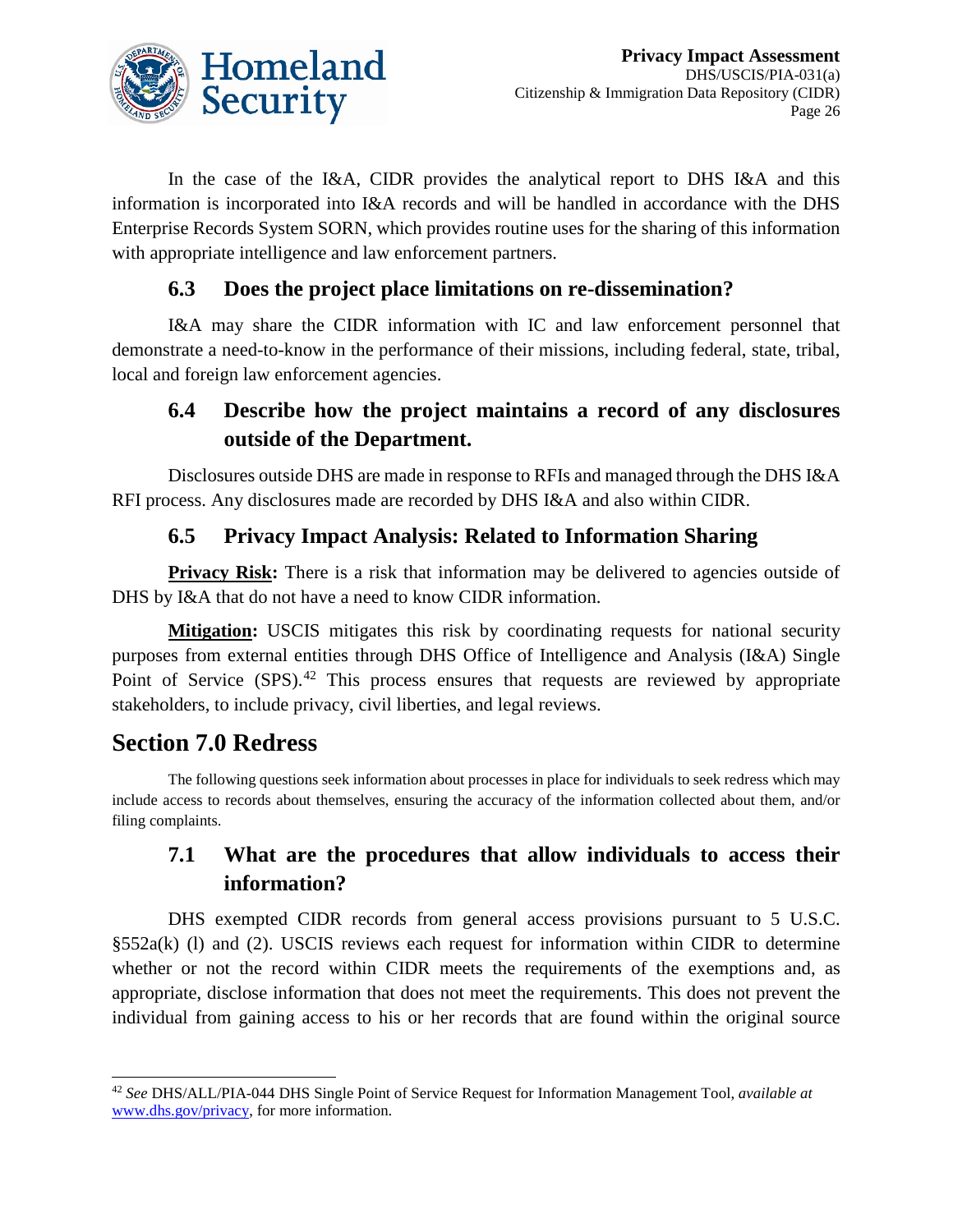

system. Persons may seek access to records maintained in the source systems that feed into CIDR, currently CLAIMS 3, and in future releases, CLAIMS 4, RAPS, APSS, RNACS, and CIS.

An individual may gain access to his or her USCIS records by filing a FOIA/PA request. If an individual would like to file a FOIA/PA request to view his or her USCIS record, he or she may mail the request to the following address:

National Records Center Freedom of Information Act (FOIA)/Privacy Act Program P.O. Box 648010 Lee's Summit, MO 64064-8010

Further information about FOIA/PA requests for USCIS records is available at [http://www.uscis.gov.](http://www.uscis.gov/)

# **7.2 What procedures are in place to allow the subject individual to correct inaccurate or erroneous information?**

An individual wishing to contest or amend a record in CIDR must request the correction to the source systems (CLAIMS 3, CLAIMS 4, RAPS, APSS, RNACS, and CIS), as these systems update CIDR on a daily basis. Individuals should submit requests as discussed in Section 7.1. The requestor should clearly and concisely state the information being contested, the reason for contesting or amending it, and the proposed amendment. The requestor should also clearly mark the envelope, "Privacy Act Amendment Request." The record must be identified in the same manner as described for making a request for access.

# **7.3 How does the project notify individuals about the procedures for correcting their information?**

USCIS notifies individuals of the procedures for correcting their information in this PIA, Privacy Act Statements, and the USCIS website. Specifically, the SORNs set forth in Section 1.2 provide individuals with guidance regarding the procedures for correcting information. The Privacy Act Statements, including notice of an individual's right to correct information, are also contained on the instructions to immigration forms published by USCIS.

### **7.4 Privacy Impact Analysis: Related to Redress**

**Privacy Risk:** The information requested may be exempt from disclosure under the Privacy Act because information contained within CIDR may contain classified information or law enforcement sensitive information, the release of which could possibly compromise ongoing criminal investigations.

**Mitigation:** USCIS mitigates this risk by using CIDR only for specific purposes, such as application vetting and to respond to classified requests from DHS I&A and the FDNS program.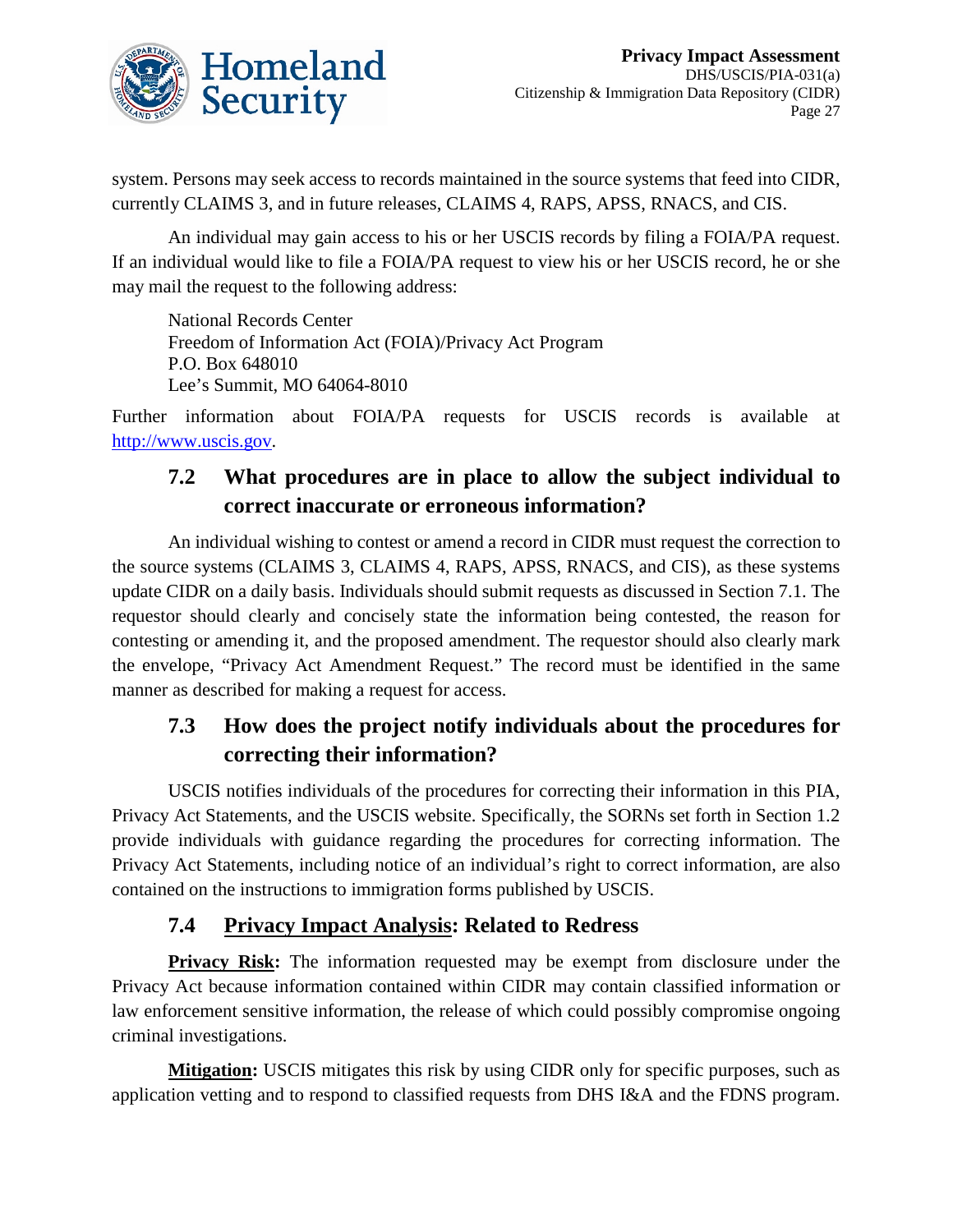

USCIS determined that permitting access to this information would not be appropriate and has issued a Final Rule to claim an exemption pursuant to 5 U.S.C.  $\S 552a(k)$  (1) and (2). RFIs that have been generated by other USCIS systems of records and uploaded to CIDR will be processed by obtaining information directly from those systems. This risk is also mitigated in that individuals still have the ability to gain access to and correct, as appropriate, records related to the underlying USCIS systems that feed into CIDR.

# **Section 8.0 Auditing and Accountability**

The following questions are intended to describe technical and policy based safeguards and security measures.

### **8.1 How does the project ensure that the information is used in accordance with stated practices in this PIA?**

USCIS follows the requirements of the DHS 4300A Sensitive Systems Handbook for information assurance and security and the development of sensitive systems for the CIDR system. Access to CIDR is strictly limited and first requires that a user meet the criteria for access to classified information. CIDR has access controls to distinguish between user and administrator roles, and with CIDR's audit trails, it is possible to determine if system use is consistent with the stated uses. Currently, no other system with USCIS is capable of this level of oversight and review.

CIDR also employs an aggressive audit trail strategy that goes above and beyond the requirements stated in the DCID 6/3, section 4.B.2.a(4). The audit trails in CIDR record, the user ID (if applicable to the event), date/time, and computer name for the following events:

- Log-in/Log-out/Failed log in attempts;
- Each record viewed;
- Each query run;
- Each report viewed;
- Each report printed;
- Daily updates;
- Digital record pointers entered;
- Report information entered;
- System errors generated by CIDR tools;
- Sever errors;
- Network errors associated with CIDR's servers, switches, and storage containers; and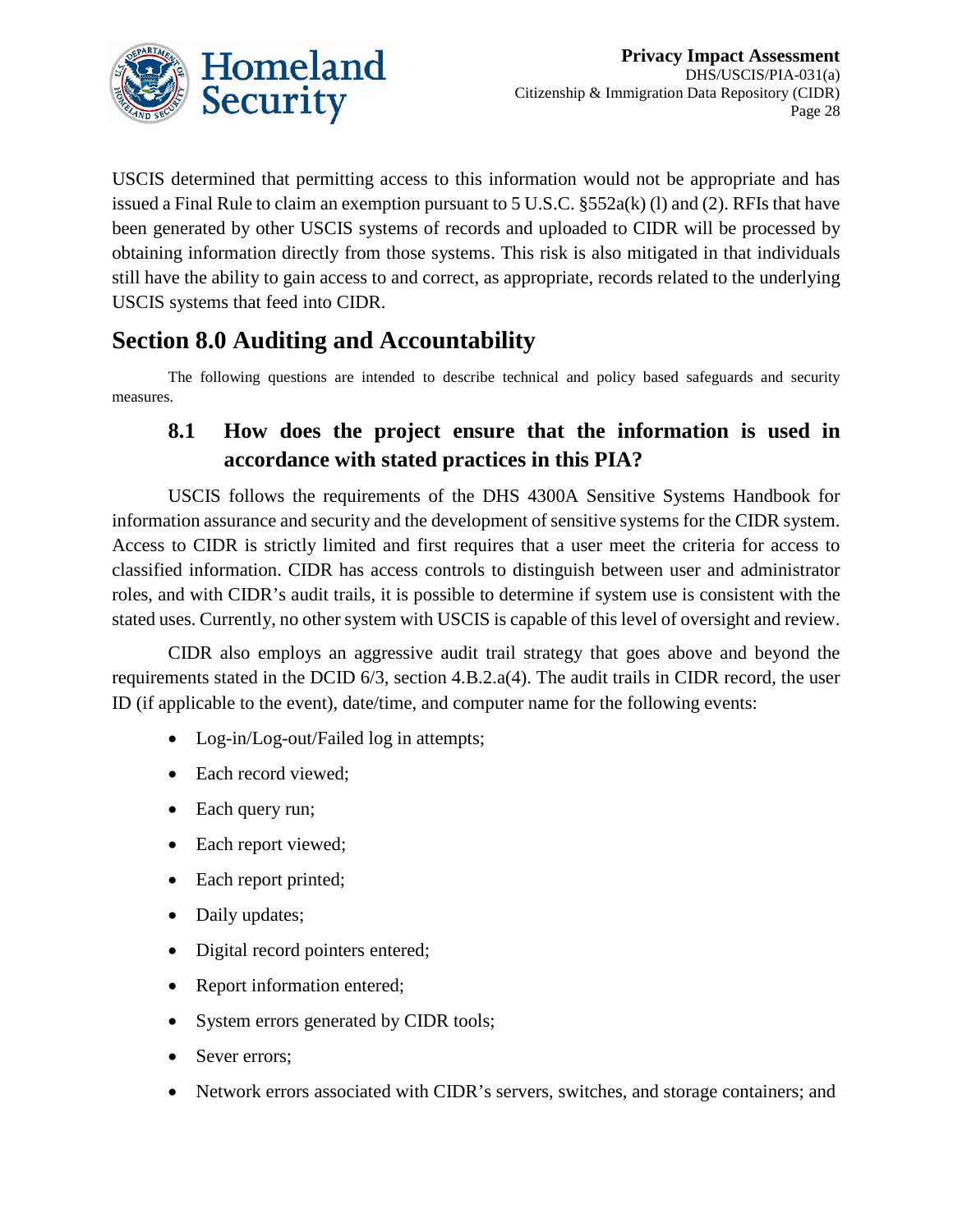

• Backup events.

With CIDR's audit trails, it is possible to determine if system use is consistent with the stated uses. Currently, no other USCIS system is capable of this level of oversight and review.

Per DCID 6/3, audit trails are reviewed by the Information Security System Office (ISSO) every 30 days. Audit trails are maintained for a minimum of 5 years.

In the event USCIS determines that there is a need to expand the scope of CIDR utilization, it will prepare an amendment to this PIA prior to the deployment of any new functionality.

### **8.2 Describe what privacy training is provided to users either generally or specifically relevant to the project.**

The USCIS Information System Security Manager (ISSM) provides initial and annual Computer Security Awareness Training with an online training and testing application. This training addresses protecting sensitive information. After passing the background investigation, every employee that accesses the system must sign a "Rules of Behavior" agreement, which includes protecting sensitive information from disclosure to unauthorized individuals or groups. In addition, all users of the DHS classified networks must undergo yearly national security training and mandatory annual privacy training.

# **8.3 What procedures are in place to determine which users may access the information and how does the project determine who has access?**

The primary user groups having access to CIDR are authorized users within USCIS (i.e., FDNS and OSI). An authorized user is a USCIS employee, assigned to work on CIDR, with appropriate clearances to conduct classified searches of USCIS datasets, to review classified background check results, and/or to review incoming RFIs and respond. USCIS manages access to information within CIDR through specific user roles with varying levels of access to search and review information. Most users will have read-only access to CIDR's data to perform searches for a specific purpose consistent with their job duties, as verified by a supervisor. In general, because most of CIDR's data consists of replicated data sets, users will not edit records in CIDR.

# **8.4 How does the project review and approve information sharing agreements, MOUs, new uses of the information, new access to the system by organizations within DHS and outside?**

Memorandums of Agreement (MOA) and Memorandums of Understanding (MOU) between USCIS and other components of DHS, as well as MOAs and MOUs between USCIS or DHS and other agencies, define information sharing procedures for data maintained by FDNS.